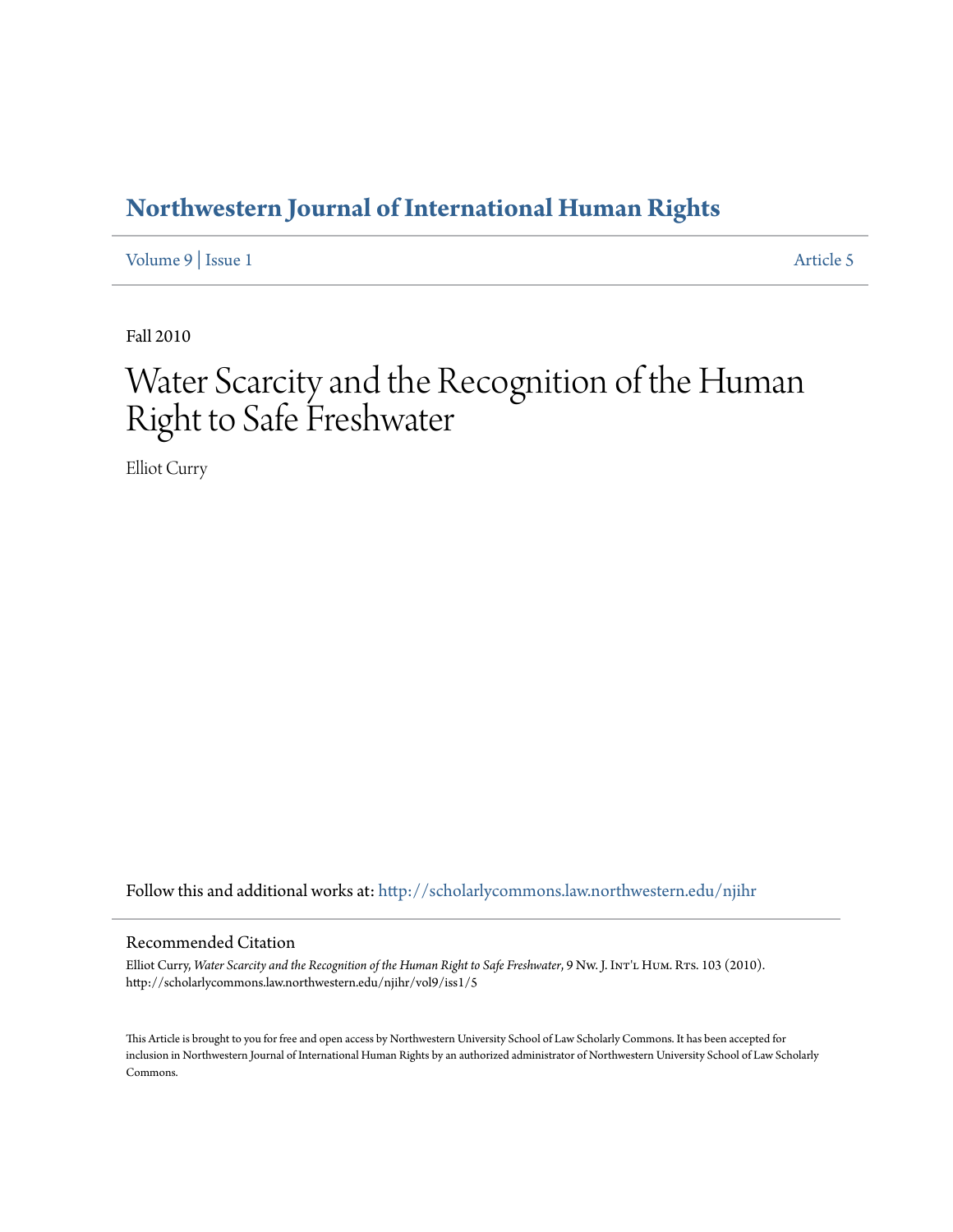## **Water Scarcity and the Recognition of the Human Right to Safe Freshwater**

## **Elliot Curry\***

## I. INTRODUCTION:

¶1 With constant media attention directed at the impending energy crisis and the search for sustainable solutions, a potentially more threatening issue looms in the background. Every year, millions of people die from a lack of clean, fresh drinking water. Beyond a few scientific journals and United Nations' ("UN") summit publications, major media outlets choose to ignore these staggering figures, focusing their scientific reporting instead on the impending obsolescence of fossil fuels. Water is an essential, life-giving force; its scarcity demands our attention. Even with the coordinated efforts of all nations, future water scarcity may result in a health and financial crisis of unparalleled magnitude.

¶2 Because water is a contributing element to nearly every bodily function, the human body cannot survive for more than a few days without it.2 From waste disposal to the healthy functioning of the immune system, the body demands safe freshwater for survival.3 As used in this comment, "fresh" denotes desalinated water, "sufficient" suggests an adequate amount of water for personal needs, and both "clean" and "safe" refer to water free from harmful contaminates.<sup>4</sup>

¶3 Though arguably "one of the greatest threats ever to the survival of our planet," 5 nations remain unresponsive, and those who seek to raise awareness of the problem are called doomsayers. Water-related diseases, most commonly attributed to water scarcity, have taken more children's lives in the last ten years than the combined deaths of those lost in armed combat worldwide over the last sixty years.6 Yet water conservation policies rarely extend beyond reducing the frequency of watering lawns or washing cars. Current access to an abundance of water has permitted the western world to turn a deaf ear to the impending crisis. But the escalating issues associated with water scarcity—increasing prevalence of water-related illnesses, famine, and eventual fatalities—will prevent this area of the world from maintaining its apathy.

<sup>\*</sup> Elliot Curry is a 2011 J.D. Candidate at Northwestern University School of Law. He holds a B.S. in Industrial Engineering and B.A. in Economics from Northwestern University, 2006. 1

 $^1$  Gregg Easterbrook, A Moment on the Earth: The Coming Age of Environmental Optimism 579 (Penguin Books 1995).

<sup>2</sup> LINDSAY KNIGHT, THE RIGHT TO WATER 6 (Gregory Hartl ed., World Health Organization 2003). <sup>3</sup> *Id.*

<sup>4</sup> ASHFAQ KHALFAN ET AL., MANUAL ON THE RIGHT TO WATER AND SANITATION 11 (Maria Katsabanis ed., COHRE, AAAS, SDC and UN-HABITAT 2007).

<sup>5</sup> Maude Barlow & Tony Clarke, *Who Owns Water?*, The Nation, Aug. 15, 2002, http:// www.thenation.com/article/who-owns-water.

<sup>6</sup> KNIGHT, *supra* note 2, at 7.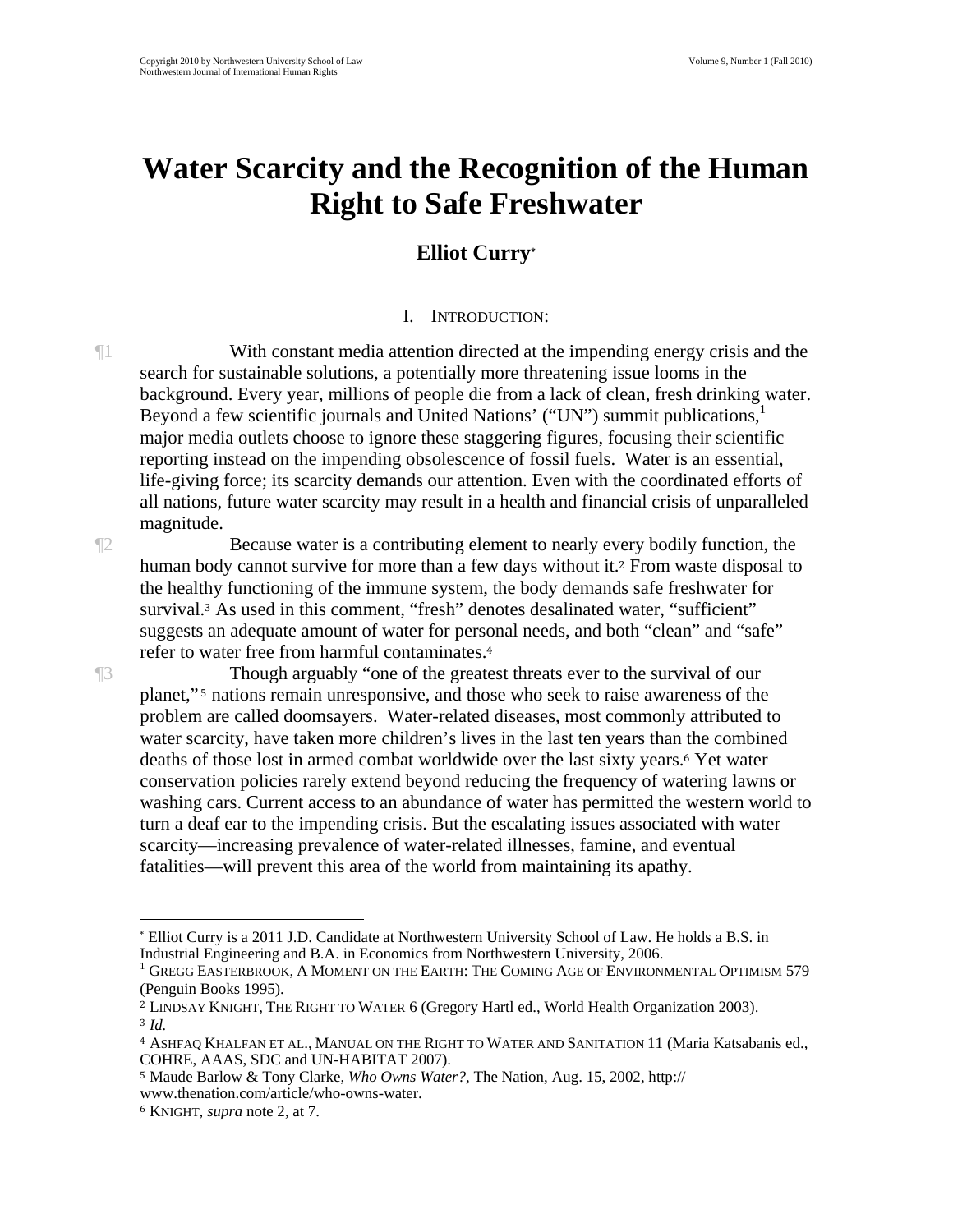¶4 Our ecological system constantly replenishes its water supply through its cycle of evaporation and precipitation;<sup>7</sup> yet over eighteen percent of the world's six billion people lack access to clean freshwater.<sup>8</sup> The human rights abuses involved in the perpetuation of ignorance surrounding such a dire circumstance is beyond the scope of this comment—perhaps the human psyche fails to comprehend broad suffering—hence the common reluctance to interfere in past situations of widespread human rights violations. Regardless, the more critical question is, "What can we do now?" This comment seeks to provide global policy suggestions to defeat this immediate worldwide tragedy: first, the paper addresses the current global effects of water scarcity and then focuses on the associated implications; second, though the causes of the current situation are numerous, the paper focuses on the five largest contributing factors, and then address whether any of these causes can be eliminated. Water scarcity is, in part, an implicit repercussion of some of the most deeply entrenched values in Western society; remedies for the problem will involve adopting behaviors in conflict with those very values. The specific steps for a sustainable water policy and any relevant technological changes are beyond the breadth of this comment. Instead, this comment seeks ultimately to advocate for UN recognition of the human right to safe freshwater in an eventual covenant using the United Nation's Committee on Economic, Social and Cultural Rights' General Comment 15 as a template.

#### II. CURRENT SITUATION

#### *A. Water Use*

¶5 An examination of water consumption data over the past century illuminates a clear trend of abuse.<sup>9</sup> In the last four decades, worldwide water use has doubled to more than 1,700 liters per person per day.10 Water consumption essentially grows by a factor of two every twenty years.11 This rate is twice that of global population increases, suggesting that mere increase in population is not a sufficient explanation for the problem.12 Expansion of Western and modernizing influences are at the root of this discrepancy between consumption and population growth: while societal advances such as greater accessibility to indoor plumbing are partially to blame, the growing industrial demands for water put the most pressure on water resources.13 Industrial consumption of water accounts for more than ninety percent of total human water use, effectively limiting

<sup>7</sup> KEVIN WATKINS ET AL., HUMAN DEVELOPMENT REPORT 2006 134-35 (Bruce Ross-Larson ed., United Nations Development Programme 2006).

<sup>8</sup> KNIGHT, *supra* note 2, at 7.

<sup>9</sup> *See* ROSE GEORGE, THE BIG NECESSITY: THE UNMENTIONABLE WORLD OF HUMAN WASTE AND WHY IT MATTERS 227 (Metropolitan Books 2008) ("In 2000, twice as much water was used throughout the world than in 1960.").

<sup>10</sup> *Id.* 

<sup>11</sup> INT'L FORUM ON GLOBALIZATION, THE WTO'S THREATS TO GLOBAL WATER SECURITY: THE GENERAL AGREEMENT ON TRADE IN SERVICES AND BEYOND 1 (2008), *available at* http://www.ifg.org/pdf/cancun/issues-WTOwater.pdf.

<sup>12</sup> *Id.*

<sup>13</sup> *See* KNIGHT, *supra* note 2, at 14 ("[H]ouseholds may use 30 times more water for child hygiene compared with those who have to collect water from a communal source"); *see also* GEORGE *supra* note 9, at 149 ("[W]ashing a car with a hose used 2.3 gallons of water per minute.").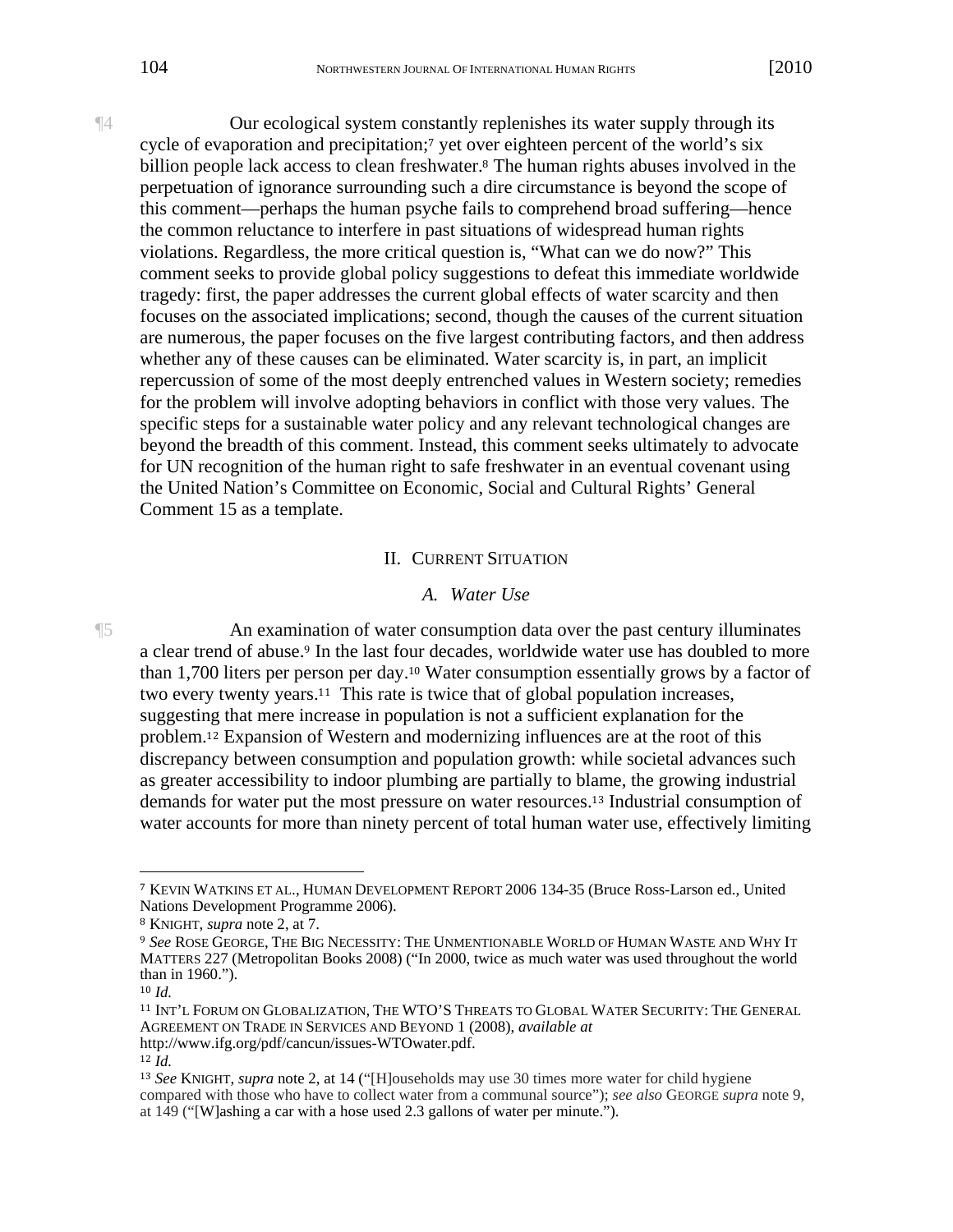the supply available for domestic use.14 By 2025, industrial water use will be more than 200% greater than 1995 levels.15 Within industrial applications, agricultural is the largest consumer of water, totaling seventy percent of all human water use.<sup>16</sup>

¶6 The current trend among third world farmers of catering to Western influences (abandoning crops like lentils)17 and adopting water intensive crops (including biofuel crops like corn) further exacerbates the effects of water use.18 Along with increased water consumption, the shift in production often leads not only to financial misfortune for the third world farmer, but also the disappearance of a number of species of plant and animal food sources.<sup>19</sup>

¶7 Statistics of water consumption abuse, such as those cited above, are skewed by the actions of the largest consumers (such as the United States),20 and fail to properly show that a significant portion of the world community still collects water from sources outside the home (including wells, ponds, and rivers).21 The water consumption of these individuals is dependent upon the distance from the water source to their homes.<sup>22</sup>

> "If it is outside the home, but within around 1 kilometer…then about 20 liters per person per day will typically be collected…[If more than 1 kilometer, the likely volumes collected will be] very low, often below 5 liters per capita per day."<sup>23</sup>

The World Health Organization ("WHO") recommends a minimum water intake of between two and four and a half liters per person, depending on climate and activity; the WHO also suggests that two additional liters of water are needed for food preparation.<sup>24</sup>

#### *B. Scarcity*

 $\overline{a}$ 

¶8 With a combined total volume of 332 cubic miles, the water sources of the world are one of the most abundant natural resources, making the notion of water scarcity even more confounding.25 However, of that massive volume of water, only two percent is salt-free, and only one-third of that two percent is available for human use (the rest is

<sup>14</sup> KHALFAN ET AL., *supra* note 4, at 2.

<sup>15</sup> Wail T. Thorne & William L. Thomas, *Issues of Water Scarcity and Right for Multinational Companies*, 18 NAT. RESOURCES & ENV'T 31, 31 (2003).

<sup>16</sup> *See* KNIGHT, *supra* note 2, at 18.

<sup>17</sup> EASTERBROOK, *supra* note 1, at 589.

<sup>18</sup> *See id.;* Maude Barlow, *Blue Covenant: The Alternative Water Future*, MONTHLY REVIEW, July 2008, http://www.monthlyreview.org/080818barlow.php.

<sup>19</sup> *See e.g.*, EASTERBROOK, *supra* note 1, at 589 ("UN estimates that there have been nearly 4000 plant and animal sources throughout history, there are currently just 150.").

<sup>20</sup> *See* SHRIDATH RAMPHAL, OUR COUNTRY, THE PLANET: FORGING A PARTNERSHIP FOR SURVIVAL 46 (Island Press 1992) ("Americans use the most water, 2300 cubic meters per capita, per year."); *see also*  George, *supra* note 8, at 227.

<sup>21</sup> KNIGHT, *supra* note 2, at 12.

<sup>&</sup>lt;sup>22</sup> See id. ("[T]he amount of water collected every day by households is largely determined by how far the source of water is from the home.").

<sup>23</sup> *Id.* at 12-13.

<sup>24</sup> *Id.* at 17.

<sup>25</sup> GEORGE, *supra* note 9, at 227.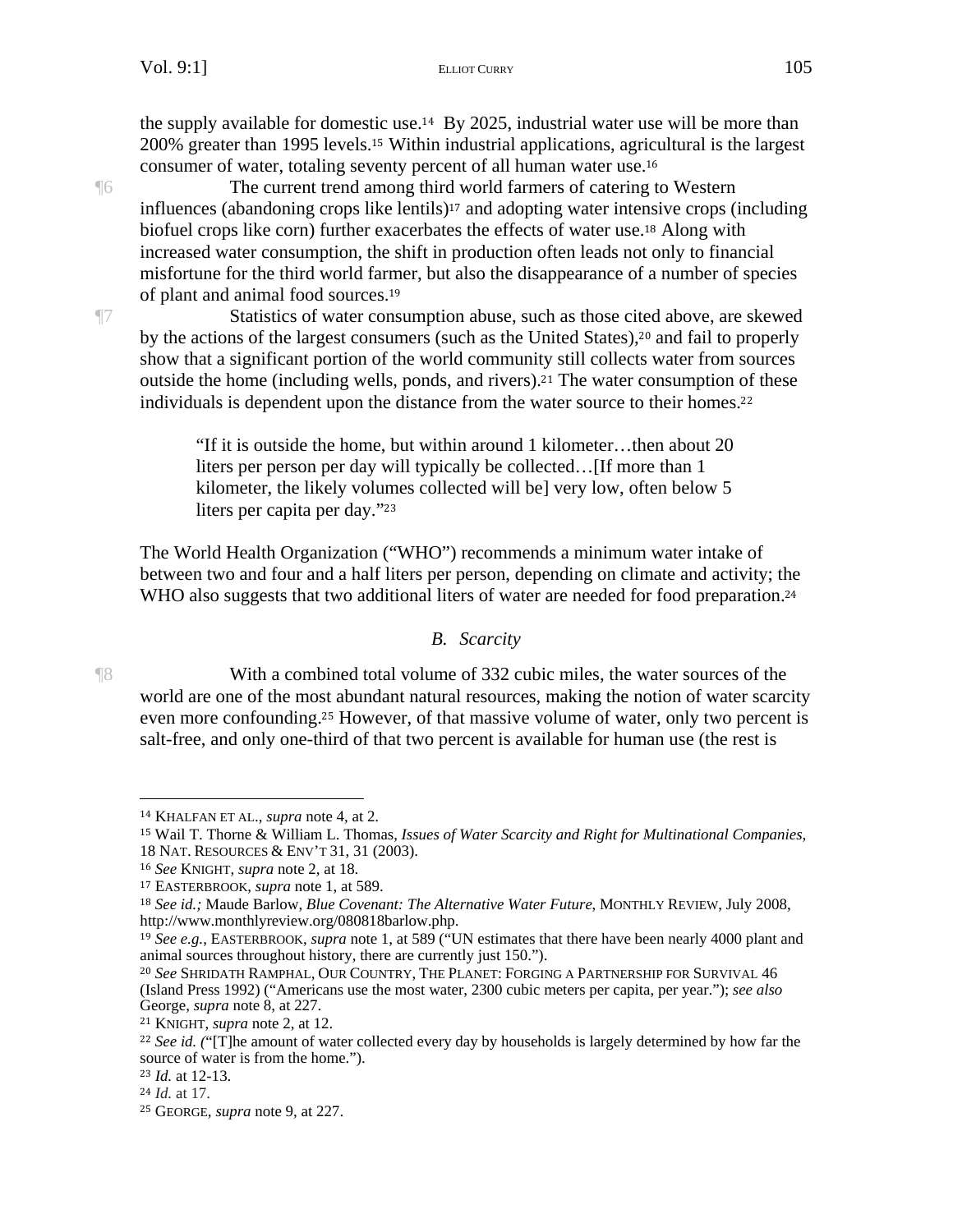trapped in glaciers).26 Without implementing costly desalination technology, the world's potable water supply is extremely limited.<sup>27</sup>

¶9 The effects of a limited supply of freshwater are already present: "hot stains," large areas of disappearing water reserves, are cropping up all over the world.28 Although the Middle East and Northern Africa receive the most attention with regard to water scarcity, parts of China, nearly two dozen other countries in Africa, and even the United States, suffer from water scarcity.29 Though current calculations suggest over one billion people worldwide lack access to a safe water supply, the difficulties of collecting data suggest this figure is an underestimate. 30 Without intervention, the situation will continue to deteriorate. By 2025, "as much as two-thirds of the world's population will be living in conditions of serious water shortage and one-third will be living in conditions of absolute water scarcity."<sup>31</sup> By 2050, the number of those living in conditions of absolute water scarcity will balloon to fifty percent.<sup>32</sup>

#### *C. Causes*

¶10 Factors contributing to water scarcity include: lack of adequate sanitation, industrial pollution, disparity in distribution, climate change, and a rising population.<sup>33</sup>

### 1. Sanitation

¶11 A lack of adequate sanitation is the most prominent of the five contributing causes, but the attention it receives rarely translates into remedial action.34 In 2000, contributing members of the UN drafted the Millennium Development Goals, the most intensive efforts to date.35 Aimed at ensuring that "the proportion of people without access to safe drinking water and basic sanitation is halved by 2015," the Millennium Development Goals focused primarily on access to water.36 Unfortunately, current estimates suggest that unless "efforts are greatly accelerated," the goal will be missed by over seven hundred million people; factoring in this deficit and the expected population growth, nearly 2.5 billion people, mostly the poor, will be left unaddressed.<sup>37</sup>

 $\overline{a}$ <sup>26</sup> WORLD WATER ASSESSMENT PROGRAMME, THE UNITED NATIONS WORLD WATER DEVELOPMENT REPORT (Executive Summary), 8 (2003).

<sup>27</sup> Robert Glennon, *The Price of Water*, 24 J. LAND RESOURCES & ENVTL. L. 337, 339 (2004).

<sup>28</sup> Barlow & Clarke, *supra* note 5.

<sup>29</sup> *Id.* (California in particular).

<sup>30</sup> U.N. Comm. on Econ., Soc. and Cultural Rights [CESCR], *Substantive Issues Arising in the Implementation of the Int'l Covenant on Econ., Soc. and Cultural Rights: The Right to Water,* 1, U.N. Doc. E/C 12/2002/11 (Jan. 20, 2003); *see also* KHALFAN ET AL., *supra* note 4, at 3.

<sup>31</sup> INT'L FORUM ON GLOBALIZATION, *supra* note 11, at 1.

<sup>32</sup> GEORGE, *supra* note 9, at 227.

<sup>33</sup> KHALFAN ET AL., *supra* note 4, at 2.

<sup>34</sup> GEORGE, *supra* note 9, at 67, 227 ("[W]e are wasting our water by putting waste in it." ).

<sup>35</sup> WORLD WATER ASSESSMENT PROGRAMME, *supra* note 26, at 6.

<sup>36</sup> Malgosia Fitzmaurice, *The Human Right to Water*, 18 FORDHAM ENVTL. L. REV. 537, 547 (2007).

<sup>37</sup> U.N. Human Rights Council [HRC], *Promotion and Protection of All Human Rights, Civil, Political, Econ., Social and Cultural Rights, Including the Right to Development: Report of the Independent Expert on the Issue of Human Rights Obligations Related to Access to Safe Drinking Water and Sanitation,* ¶ 5, U.N. Doc. A/HRC/12/24 (Jul. 1, 2009).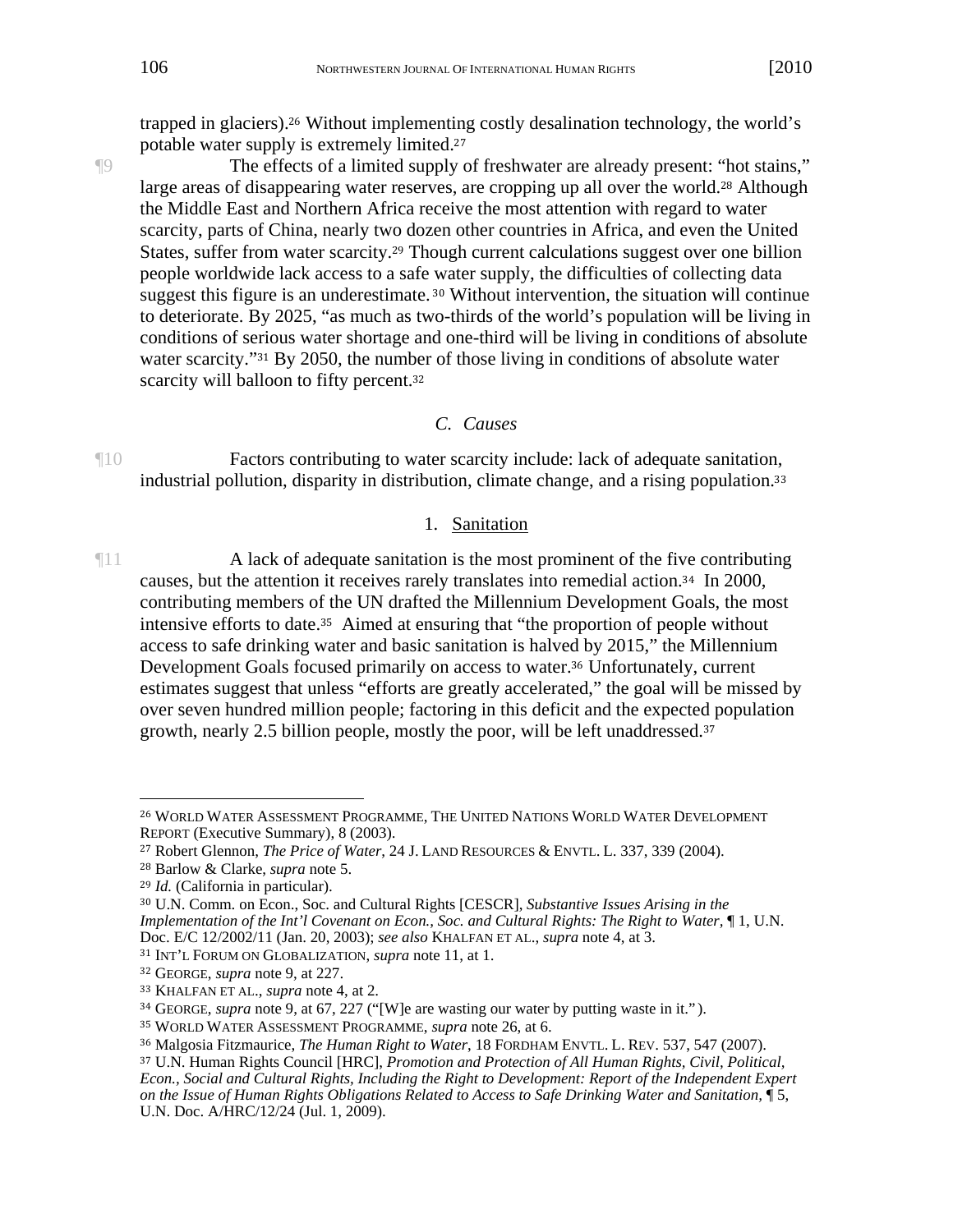¶12 The tight correlation between sanitation and water scarcity (human excreta contaminates water sources and makes them unsafe)38 suggests that any proposed solution to water scarcity must first account for improving sanitation. There are currently 2.5 billion people without access to adequate sanitation;39 of those, 1.2 billion continue to practice open defecation, while four in ten defecate in fields used for food production.<sup>40</sup> As long as basic sanitation eludes so many people, offering contaminate-free water to the global population will be impossible. But the mutuality of these two issues complicates any solutions: just as water scarcity cannot be combated without addressing sanitation, sanitation networks cannot be implemented "without water supply schemes".<sup>41</sup> Sanitation, and therefore water scarcity, will only be improved through funding and public works projects.

¶13 Prior to the Millennium Development Goals, international efforts included the UN declaration of the 1980s as the International Water Supply and Sanitation Decade.42 The initiative was a strong global movement to provide indoor plumbing and latrines to the neediest communities.43 Human waste is the most common contaminate of clean water; by providing well-functioning latrines, the UN's International Water Supply and Sanitation Decade represented a significant step toward clean water.44 From 1970 to 2004, due in large part to the efforts of the UN's International Water Supply and Sanitation Decade initiative, one out of every three people in the world gained access to toilets.<sup>45</sup>

¶14 Efforts to address global sanitation are confounded on myriad fronts. On the international level, the political motivation seems present, but the solutions lack the vigor and coordination necessary to effectuate any sufficient change. In the UN confusion impedes progress as "[multiple] agencies are responsible for sanitation," resulting in no single agency taking the lead.46 The common problem in the international community seems to be "a surplus of conference activity and a deficit of action."47 Efforts among national governments fare no better. Where progress has been made, the national policies are "fragmented" and tend to lack the necessary commitment.48 Individuals without sanitation disproportionally reside in developing, poor nations, even absent crippling financial impediments,49 those individuals often lack the political clout to effect any change.

1

<sup>38</sup> *See id.* ¶ 33.

<sup>39</sup> *See id.* ¶ 4.

<sup>40</sup> *Id.*; GEORGE, *supra* note 9, at 67.

<sup>41</sup> RAMPHAL, *supra* note 20, at 51.

<sup>42</sup> *Id.* at 52.

<sup>43</sup> *See* GEORGE, *supra* note 9, at 67 (Initiative led to every 1 out of 3 people gaining access to toilets). <sup>44</sup> *See id.* at 72 ("[I]t's hard to supply clean water when clean water is contaminated by overflowing  $l$ atrines.  $\ldots$ ").

<sup>45</sup> *Id.* at 67-8 (noting that continued efforts stagnated soon after funding decreased).

<sup>46</sup> *Id.* at 68.

<sup>47</sup> *Id.*

<sup>48</sup> U.N. Human Rights Council [HRC], *supra* note 37, ¶ 7.

<sup>49</sup> *See* RAMPHAL, *supra* note 19, at 132 ("The amount that the developing world has been spending to improve these facilities has been woefully inadequate.").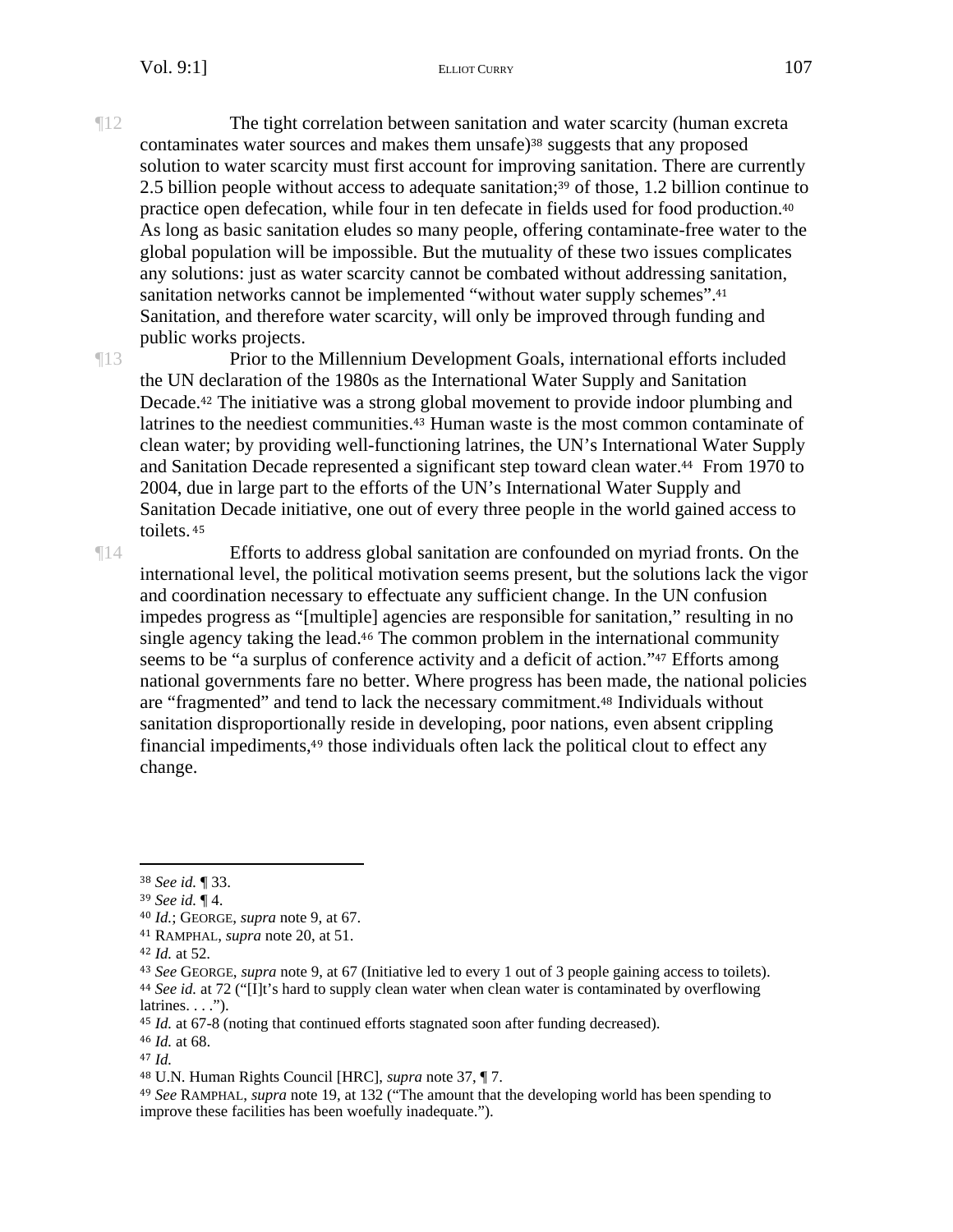#### 2. Industrial Pollution

- ¶15 Industrial pollution also poses a serious threat to water supplies. As with the lack of sanitation, the effects of industrial pollution have been found to disproportionally affect those of a certain income and race.50 But industrial pollution presents its own distinct set of challenges, most notably accounting for the staggering number of pollutants circulating in our water sources.<sup>51</sup>
- ¶16 Inadequate or lax environmental policies are the most commonly cited causes of pollution. In China alone, over twenty-five billion tons of unfiltered pollutants were dumped into the waterways in a single year.52 Though larger nations are most notorious for poor pollution regulation, the issue permeates the policies of the majority of third world nations as well. Most often, the third world nations are ill-equipped to design and implement adequate regulations controlling wastewater and pollution, either because of a lack of oversight or funding. There are countless examples of contaminated water being used for irrigation or being dumped directly into municipal water sources.<sup>53</sup>

¶17 Perhaps the greatest threat stems from deficient regulations controlling the amount of pesticides used in agriculture. To feed an exponentially expanding population, pesticide use has grown by six hundred percent in the last fifty years.54 When applied to soil, pesticides have a tendency to seep into surrounding water supplies; without proper regulations controlling their use and application, pesticides can taint entire water sources indefinitely.55 Far more concerning, because of the diffuse nature of the ecological water cycle, one nation's lax internal pollution regulations can have a worldwide effect.

¶18 In nations with established water treatment policies, the concerns are no less daunting. Gaps in coverage and improper wastewater treatment are the most common issues.56 In the United States, for example, pockets of poor coverage exist across the nation; one in five citizens consumes "untreated water."57 Even when treated, the concentrated waste stripped from the effluent (wastewater), often referred to as sludge, can pollute entire water sources if disposed of improperly.<sup>58</sup>

¶19 The health consequences of poor sanitation and pollution are enormous. Water and sanitation-related diseases combine to kill a staggering 1.6 million people each year; 25,000 of those deaths occur from mere consumption of contaminated water. 59 In Bangladesh alone, anywhere from twenty-five percent to sixty percent of the population faces the risk of consuming arsenic in the drinking water.<sup>60</sup>

 $\overline{a}$ <sup>50</sup> THE REFERENCE SHELF, THE GLOBAL ECOLOGY 30 (Edward Moron ed., H.W. Wilson Company 1999). <sup>51</sup> *See* GEORGE, *supra* note 9, at 156 ("U.S. industry uses 100,000 chemicals, with 1,000 new chemicals being added each year.").

<sup>52</sup> *See* EASTERBROOK, *supra* note 1, at 579 (noting that 25 billion tons of pollutant were dumped into Chinese waterways in 1991).

<sup>53</sup> WORLD WATER ASSESSMENT PROGRAMME, *supra* note 26, at 17-18 ("An important source of irrigation water is wastewater, with some 10 percent of total irrigated land in developing countries using this resource…raw sewage is often used directly. . . .").

<sup>54</sup> Barlow, *supra* note 18.

<sup>55</sup> *Id*.

<sup>56</sup> THE REFERENCE SHELF, *supra* note 50, at 19.

<sup>57</sup> *Id.*

<sup>58</sup> GEORGE, *supra* note 9, at 156-57.

<sup>59</sup> U.N. Human Rights Council [HRC], *supra* 37, ¶ 4; RAMPHAL, *supra* note 20, at 51.

<sup>60</sup> *See* KNIGHT, *supra* note 2, at 16 (35-77 million people of the 125 million in Bangladesh).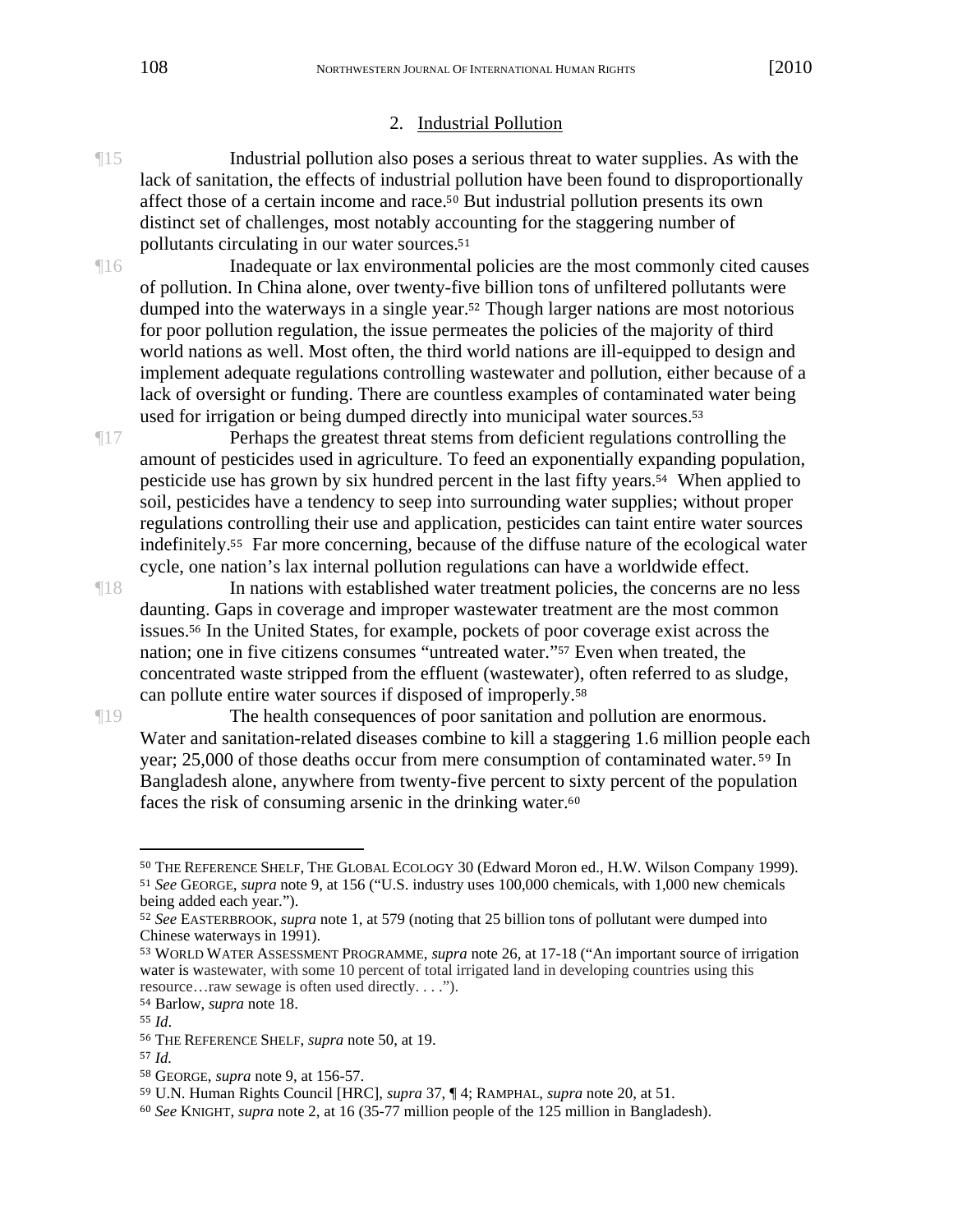¶20 Children are the most susceptible to illness. Sanitation and water-related diseases account for up to twenty-five percent of all deaths of children under the age of five;61 thus, "[e]very eight seconds a child dies from drinking contaminated water."<sup>62</sup> Diarrhea, the cause of the majority of these deaths, is responsible for more deaths than HIV, TB, or malaria.63 The World Health Organization has estimated that "88 per cent of diarrheal disease is caused by unsafe water and sanitation."<sup>64</sup>

 $\mathbb{Z}^2$  In spite of the insurmountable challenges, the incentive for action is immense: improvements to water supplies and sanitation networks are estimated to result in a seventeen percent reduction in annual cases of diarrhea.65 Each dollar invested in sanitation is expected to lead to a seven dollar reduction in health care costs; implementing universal sanitation at an initial cost of ninety-five billion dollars would ultimately result in savings of \$660 billion.<sup>66</sup>

## 3. Disparity in Distribution and Climate Change

¶22 The natural inequitable distribution of water sources further contributes to water scarcity. If rain fell in an even pattern, the freshwater pool covering the globe would be eighty centimeters deep,<sup>67</sup> and would be sufficient to meet the demands of the global population.68 Unfortunately many countries simply do not have access to the water.69 Water importation plans have been discussed, but the costs involved limit the feasibility of any sort of large-scale implementation.70 Unpredictable weather patterns, which often induce droughts, only worsen conditions in water-scarce countries.<sup>71</sup> The effects of global warming, while increasing the precipitation in areas less affected by water scarcity, continue to reduce rainfall in areas already in need.<sup>72</sup> Dry areas will continue to face the brunt of the long-term effects of global warming, but no nation will be immune. Estimates suggest that climate change will lead to a twenty percent increase in water scarcity across the globe.<sup>73</sup>

 $\overline{a}$ 

¶23 The deleterious effects of climate change will also extend to water quality. Water temperatures will rise, which will cause pollution concentrations to increase.<sup>74</sup>

<sup>61</sup> U.N. Human Rights Council [HRC], *supra* 37, ¶ 4

<sup>62</sup> Barlow & Clarke, *supra* note 5.

<sup>63</sup> EASTERBROOK, *supra* note 1, at 579 (To put this into perspective, death from diarrhea is as rare as a dying from a comet strike in the first world); George, *supra* note 9, at 67.

<sup>64</sup> U.N. Human Rights Council [HRC], *supra* 37, ¶ 23.

<sup>65</sup> WORLD WATER ASSESSMENT PROGRAMME, *supra* note 26, at 11.

<sup>66</sup> GEORGE, *supra* note 9, at 72.

<sup>67</sup> RAMPHAL, *supra* note 20, at 44 ("[P]roblem is that it falls unevenly.").

<sup>68</sup> Eyal Benvenisti, *Collective Action in the Utilization of Shared Freshwater: The Challenges of International Water Resources Law,* 90 AM. J. INT'L L. 384, 384 (1996) ("There is enough freshwater in the world to meet the existing and future needs of the world's population. Water, however, is poorly distributed. . . . ").

<sup>69</sup> *Id.*

<sup>70</sup> Katsumi Matsuoka, *Tradable Water in GATT/WTO Law: Need for New Legal Frameworks?*, *in* GLOBALIZATION AND WATER RESOURCES MANAGEMENT: THE CHANGING VALUE OF WATER 2 (2001). <sup>71</sup> *See* Benvenisti, *supra* note 68, at 384.

<sup>72</sup> *See* WORLD WATER ASSESSMENT PROGRAMME, *supra* note 26, at 10 ("Precipitation will probably increase from latitudes 30 degrees N and 30 degrees S…many tropical and sub-tropical regions will probably get lower and more erratic rainfall.").

<sup>73</sup> *Id.* 

<sup>74</sup> *Id*. ("[W]ater quality will undoubtedly worsen, because of increased pollution loads and concentrations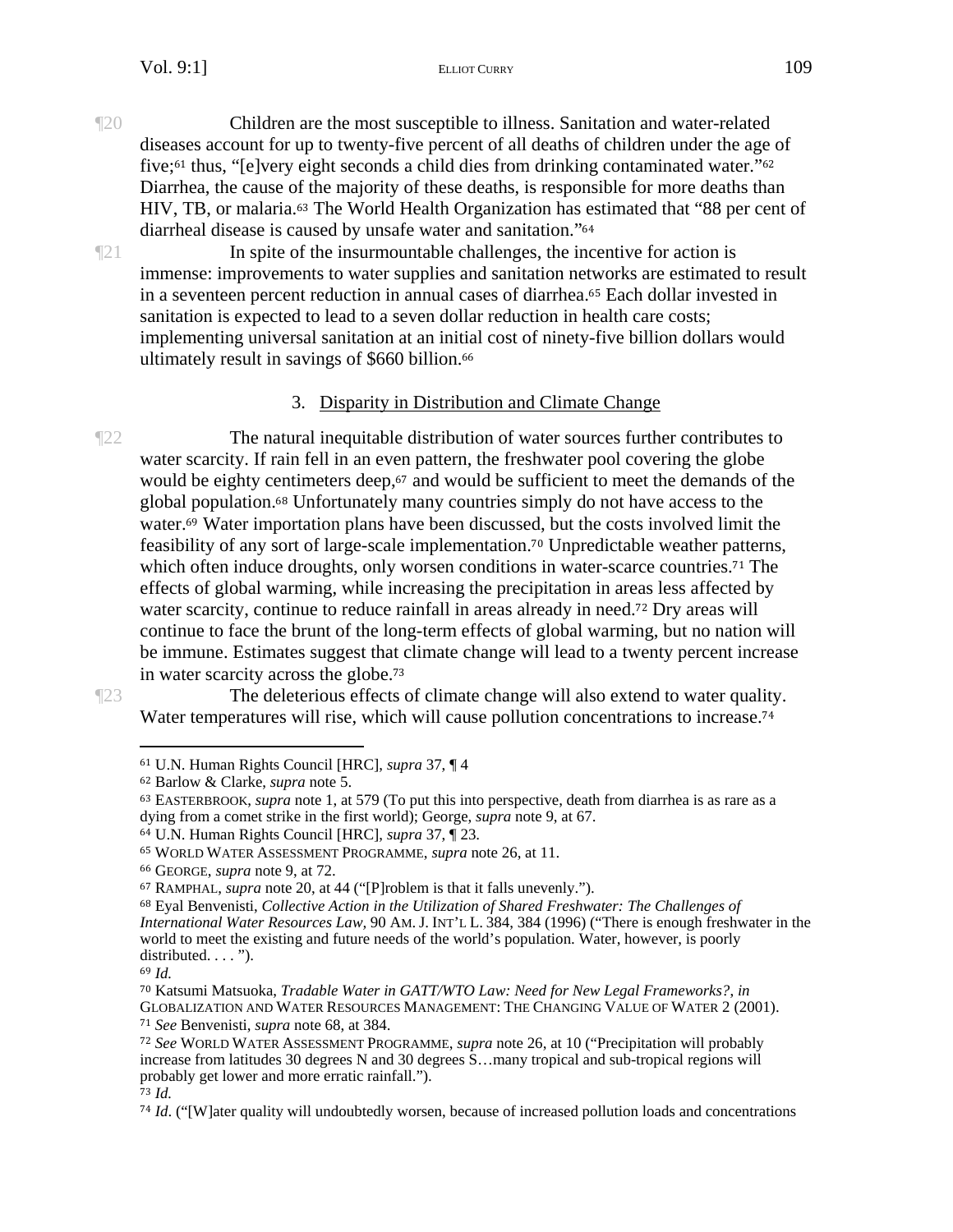Food production will also be affected, "exposing an additional 75-125 million people to the threat of hunger."75 While there are few alternatives for addressing this issue without implementing wide-scale emissions legislation, water-stressed nations can make great strides by reducing industrial consumption and focusing on meeting the consumption needs of private individuals.<sup>76</sup>

¶24 The final component contributing to water scarcity is the growing population. Each year the world's population increases by eighty-five million people.77 By 2100, the population will reach ten billion.78 Supplying the water necessary for the survival of the entire population will jeopardize water resources around the world.

¶25 As the population grows, ensuring all individuals have access to water supplies is another concern. The continuing urbanization trend around the world presents serious difficulties. From 1950-1985, the population "living in urban areas doubled," and "urban services have not kept up."79 While forty-eight percent of the population currently lives in urban areas, this percentage is expected to rise to sixty percent by 2030.<sup>80</sup> Expansion of water and sanitation infrastructure in urban areas is expensive, and there is a general tendency for governments to avoid addressing these kinds of costly issues.81 It is estimated that at least a trillion dollars is needed to update the water systems in the United States alone.<sup>82</sup>

#### 4. Food Production

¶26 Population increase necessarily requires increased food production. To supply one person with 2800 calories per day, one thousand cubic meters of water are needed.83 It is estimated that within thirty years, a fourteen percent increase in freshwater will be needed to supply the expected twenty percent growth in irrigated land.<sup>84</sup> A total transformation of agricultural practices will also have to accompany the growth. Unmanaged agricultural systems (the earth's natural growth absent human involvement) can only feed approximately five hundred million people.85 The agricultural tactics implemented today feed more than six billion people: "Between 1900 and 1950, the world's irrigated land area almost doubled to 94 million hectares…[from 1950 to 1990] the area expanded by over 150 million hectares…"86 Further adaptations will be required

and higher water temperatures.").

<sup>75</sup> WATKINS ET AL., *supra* note 7, at 15.

<sup>76</sup> *See* THE REFERENCE SHELF, *supra* note 50, at 32 (Industrialism often takes precedence in water allocation).

<sup>77</sup> Barlow & Clarke, *supra* note 5*.*

<sup>78</sup> Matsuoka, *supra* note 70, at 1.

<sup>79</sup> Karen Bakker, *Archipelagos and Networks: Urbanization and Water Privatization in the South*, 169 GEOGRAPHICAL JOURNAL 328, 334 (2003).

<sup>80</sup> WORLD WATER ASSESSMENT PROGRAMME, *supra* note 26, at 15.

<sup>81</sup> *See, e.g.,* Bakker, *supra* note 79, at 332 (Water systems were built at outdated peak loads;

<sup>&</sup>quot;[G]overnments unwilling to support rural-urban transition.").

<sup>82</sup> Glennon, *supra* note 27, at 338.

<sup>83</sup> WORLD WATER ASSESSMENT PROGRAMME, *supra* note 25, at 17.

<sup>84</sup> *Id.* 

<sup>85</sup> *Id.*

<sup>86</sup> RAMPHAL, *supra* note 20, at 45-46.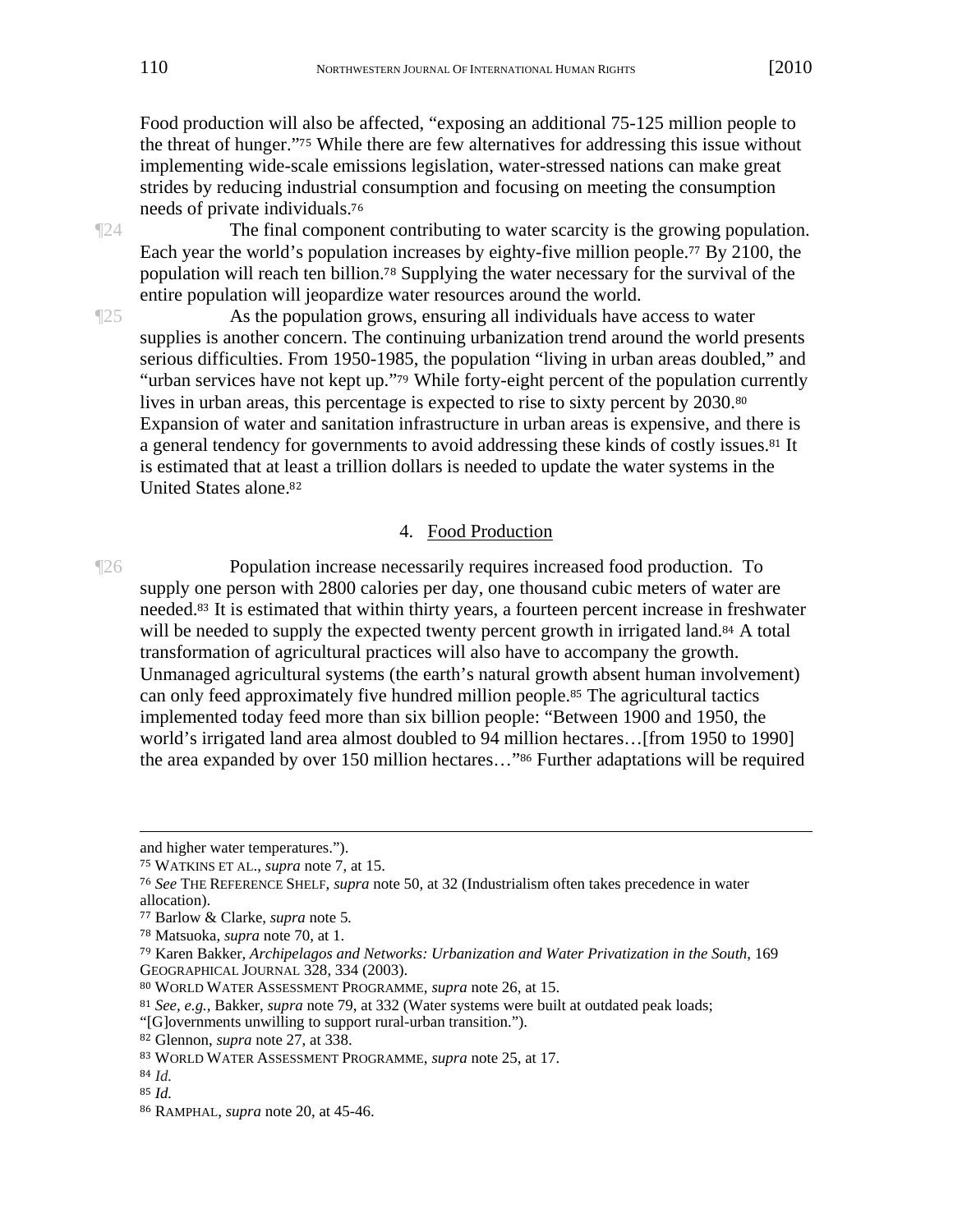to feed the ten billion people expected by 2100; consequences of those adaptations will be numerous.<sup>87</sup>

¶27 The effects of factory farming and flood irrigation have already taken their toll on many nations' water supplies.88 For example, the increase in irrigation in Russia has led to a sixty-six percent drop in volume in the Aral Sea.<sup>89</sup> To keep up with demand, poorer farmers will be forced to "overexploit" their land and water supplies.<sup>90</sup>

### 5. Foreign Policy

¶28 The growing population will also influence the foreign policy strategies adopted by nations throughout the world. Control of water sources will become an increasing form of leverage; because most sources extend beyond a single nation's borders, disputes over control of riparian rights will escalate.91 In these situations, the management of water sources mirrors the prisoner's dilemma game.92 Cooperation around sustainable uses of a water source shared between nations would ensure long-term continual use, but this strategy would impose costs on both nations. Rather than cooperating and assuming the costs together, the expected outcome is for both nations to defect.93 The Middle East and Northern Africa have already erupted in conflict over water sources; as water scarcity becomes more prevalent, these conflicts will only intensify. "[T]he wars of the next century will be about water."<sup>94</sup>

## *D. Most Affected*

¶29 Water scarcity will have the worst impact on those groups least able to handle its effects. Eighty percent of those without access to adequate water sources are the rural poor,95 and that lack of access perpetuates the cycle of poverty. The poor pay more than their wealthier counterparts for adequate drinking water, further exacerbating their dire

<sup>87</sup> *See* Matsuoka, *supra* note 70, at 1 (10 billion people).

<sup>88</sup> Barlow & Clarke, *supra* note 5 ("[F]actory farming, flood irrigation…have damaged the Earth's surface water so badly that we are now mining the underground water reserves far faster than we can replenish them").

<sup>89</sup> RAMPHAL, *supra* note 20, at 45.

<sup>90</sup> *Id.* at 133.

<sup>91</sup> *See* Benvenisti, *supra* note 68, at 384 ("Such management inevitably brings into play the competing priorities of different uses and users…").

<sup>92</sup> Timothy Killingback & Michael Doebeli, *The Continuous Prisoner's Dilemma and the Evolution of Cooperation through Reciprocal Altruism with Variable Investment*, 160 AM. NATURALIST 421, 423 (2002) ("The prisoner's dilemma is a symmetric two-person game that illustrates well the paradox surrounding the evolution of cooperation. Each player in the prisoner's dilemma has two possible strategies: cooperate and defect…while there is an advantage to cheating over cooperating, mutual cooperation is more profitable than mutual defection. It follows directly from the structure of the game that…natural selection will always favor defectors.")

<sup>93</sup> *See* Benvenisti, *supra* note 68 at 389 ("[Prisoner's Dilemma] games can be associated with several issues of water utilization and management. Take the example of two riparians that draw water from a shared lake or aquifer. They can cooperate by keeping withdrawals lower than the replenishment rate and by preventing pollution of the resource. Cooperation involves certain costs, but ensures sustainable use of the

resource…the sustainability of the resource depends on the riparians' cooperation…the dominant strategy of both riparians would be to defect.").

<sup>94</sup> RAMPHAL, *supra* note 20, at 47; Int'l Forum on Globalization, *supra* note 10, at 1.

<sup>95</sup> KNIGHT, *supra* note 2, at 22.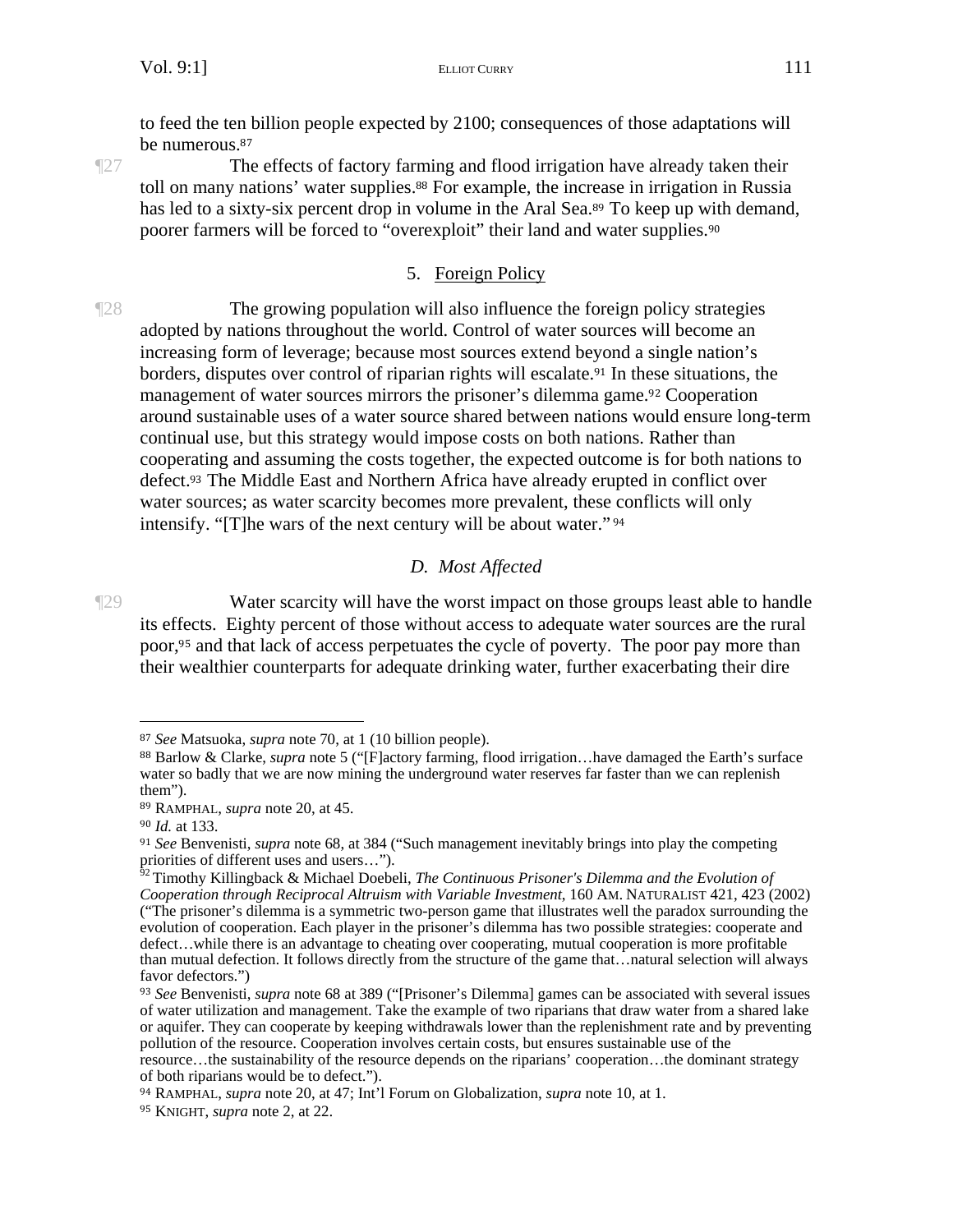economic situation.<sup>96</sup> In addition, "[p]oor people are less able to cope with the negative health consequences of poor water and sanitation."97 Illness prevents participation in income generating activity or attendance at school, and often further frustrates any possibility of advancement.98 Even minor changes, like providing adequate drinking water and sanitation at schools, improves attendance rates and reduces dropout rates.<sup>99</sup>

¶30 The other demographic group most affected by water scarcity is women. Nearly seventy percent of those "living in extreme poverty are women," and women perform "80% of water-related work," i.e., collecting and transporting.100 Collecting water is a very dangerous obligation: women are not only exposed to contaminated water sources, but they also face risks of injury and violence as they journey to and from collection sites.101 Carrying buckets of water, often miles at a time, also takes a physical toll on women's bodies.<sup>102</sup>

#### III. SOLUTIONS

¶31 Despite these many grim statistics and warnings, there is reason for hope. If distributed appropriately, enough safe freshwater exists to satisfy the personal and domestic needs of the global population.103 The difficulty lies in forming policies that will reflect a worldwide consensus. Regardless of which approach is taken, any solution must address the three following areas: rainwater must "remain in local watersheds," underground water cannot be extracted at a rate beyond the replenishment rate, and pollution of water sources cannot continue.<sup>104</sup>

¶32 Experts disagree as to whether privatization of water resources or establishing a human right to water is the appropriate course of action. While the two are not mutually exclusive, the tenets of privatization often conflict with those of supporting a global right to water. Capitalism is the motivation behind privatization, but is also one of the contributing factors to water scarcity.105 The recognition of the right to safe freshwater is difficult to reconcile with capitalism.

#### *A. Privatization*

¶33 Privatization of water resources first gained momentum in 1987 after the World Bank, attempting to fix the supply in Manila, focused on the city's water infrastructure.106 The outcome was disastrous ("despite repair attempts, water loss was as

<sup>96</sup> *See id.* at 16-24 ("[T]he poor pay on average 12 times more per liter"; "because the poor often work as daily labourers, they immediately lose pay if they are too ill to work.").

<sup>97</sup> *See* KHALFAN ET AL., *supra* note 4, at 6.

<sup>98</sup> *Id.* at 6-7.

<sup>99</sup> KNIGHT, *supra* note 2, at 7.

<sup>100</sup> *Id.* at 25; Barlow, *supra* note 18, at 129 ("Because they perform so many of the water related activities, they bear the brunt of the water inequity.").

<sup>101</sup> KNIGHT, *supra* note 2, at 25.

<sup>102</sup> *Id.* at 15, 25.

<sup>103</sup> KHALFAN ET AL., *supra* note 4, at 2.

<sup>104</sup> Barlow, *supra* note 18, at 126-27.

<sup>105</sup> *See* THE REFERENCE SHELF, *supra* note 50, at 31 ("[T]he ecological crisis is most immediately a product of capitalism.").

<sup>106</sup> John Tagliabue, *As Multinationals Run the Taps, Anger Rises Over Water for Profit,* N.Y. TIMES, Aug.

<sup>26, 2002,</sup> *available at* http://www.nytimes.com/2002/08/26/international/americas/26WATE.html.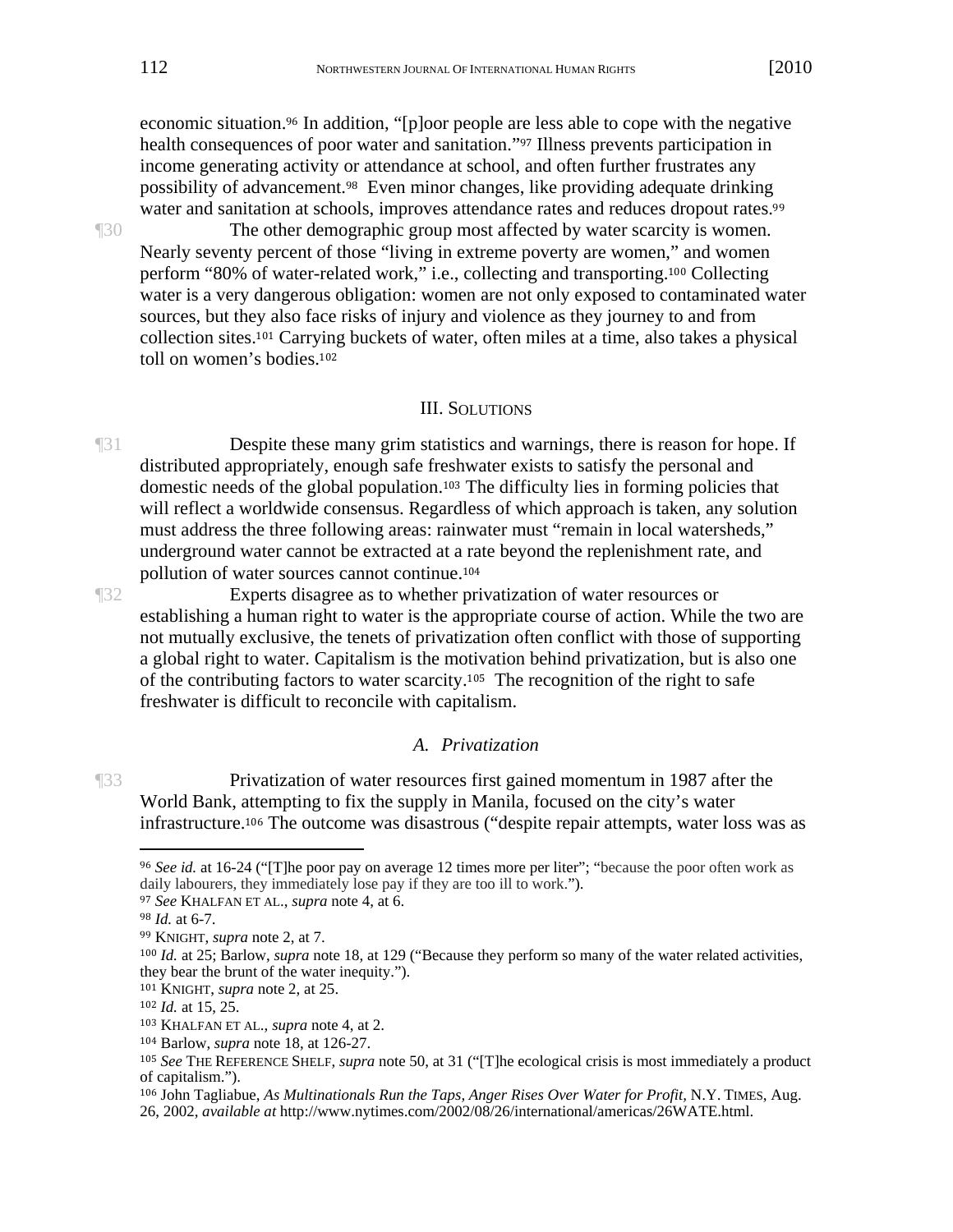high as 64%"), but the profits caused privatization to spread.<sup>107</sup> In Argentina, Buenos Aires soon privatized its water supply, followed by parts of Bolivia, Poland, Chile, and England.<sup>108</sup>

¶34 Although only ten percent of the world's water supplies (serving seven percent of the population)109 have been privatized, the accumulated profits are immense.110 The water supply industry is a one trillion dollar business;111 corporations involved in the industry amass over two-hundred billion dollars in yearly profits.<sup>112</sup> However, there are very high initial costs associated with entering the water industry, most notably related to the development of infrastructure and transportation. This begs the question: if a corporation assumes the financial risk associated with a water infrastructure project, is the corporation not entitled to a suitable return? Substantial initial costs also serve as a barrier of entry into the market. Further, the large amount of capital necessary to embark on a water infrastructure project causes the water industry to be "highly susceptible to monopolistic control."<sup>113</sup> Only a handful of companies actually participate in the water industry; seventy percent of the market is controlled by two French corporations, ONDEO and Vivendi.<sup>114</sup> Water privatization is so deeply entrenched in the water industry that it is growing increasingly difficult for governments to secure loans for water projects from organizations like the World Bank without some sort of private participation.115 Once corporations are included in projects, they often operate on a "concession" basis: they require exclusive control of the water supply infrastructure.<sup>116</sup>

#### 1. Advantages of Privatization

¶35 Support for privatization stems from financially over-burdened governments in the developing world often being ill-equipped to implement the adequate improvements to their water and sanitation infrastructures.117 Even those with adequate financial resources often lack the political will to assume so much risk.118 Privatization allows governments that have failed to provide adequate water to award contracts to corporations, effectively shifting the risk and financial burden.119 Municipalities are under the greatest amount of pressure to recover the cost of public works projects: developing and maintaining water infrastructure is capital-intensive and slow to recover

<sup>107</sup> *See id.* 

<sup>108</sup> Bakker, *supra* note 79, at 328-29.

<sup>109</sup> Tagliabue, *supra* note 106.

<sup>110</sup> Joshua Holland, *On Tap at the WTO: Private Water*, ALTERNET (Dec. 15, 2005), *available at* http://www.alternet.org/story/29639/.

<sup>111</sup> Barlow & Clark, *supra* note 5.

<sup>112</sup> Tagliabue, *supra* note 106.

<sup>113</sup> Bakker, *supra* note 79, at 328.

<sup>114</sup> *See id.* at 329-30 (Suez Lyonnaise des Eaux is a division of ONDEO, and Generale Des Eaux is a division of Vivendi).

<sup>115</sup> Bakker, *supra* note 79, at 335.

<sup>116</sup> *Id.* at 329.

<sup>117</sup> Tagliabue, *supra* note 106.

<sup>118</sup> See *id.* ("[T]he private contractors commit little of their own capital, relying instead on municipalities themselves, private lenders like banks, an international development organizations like the World Bank or regional development banks.").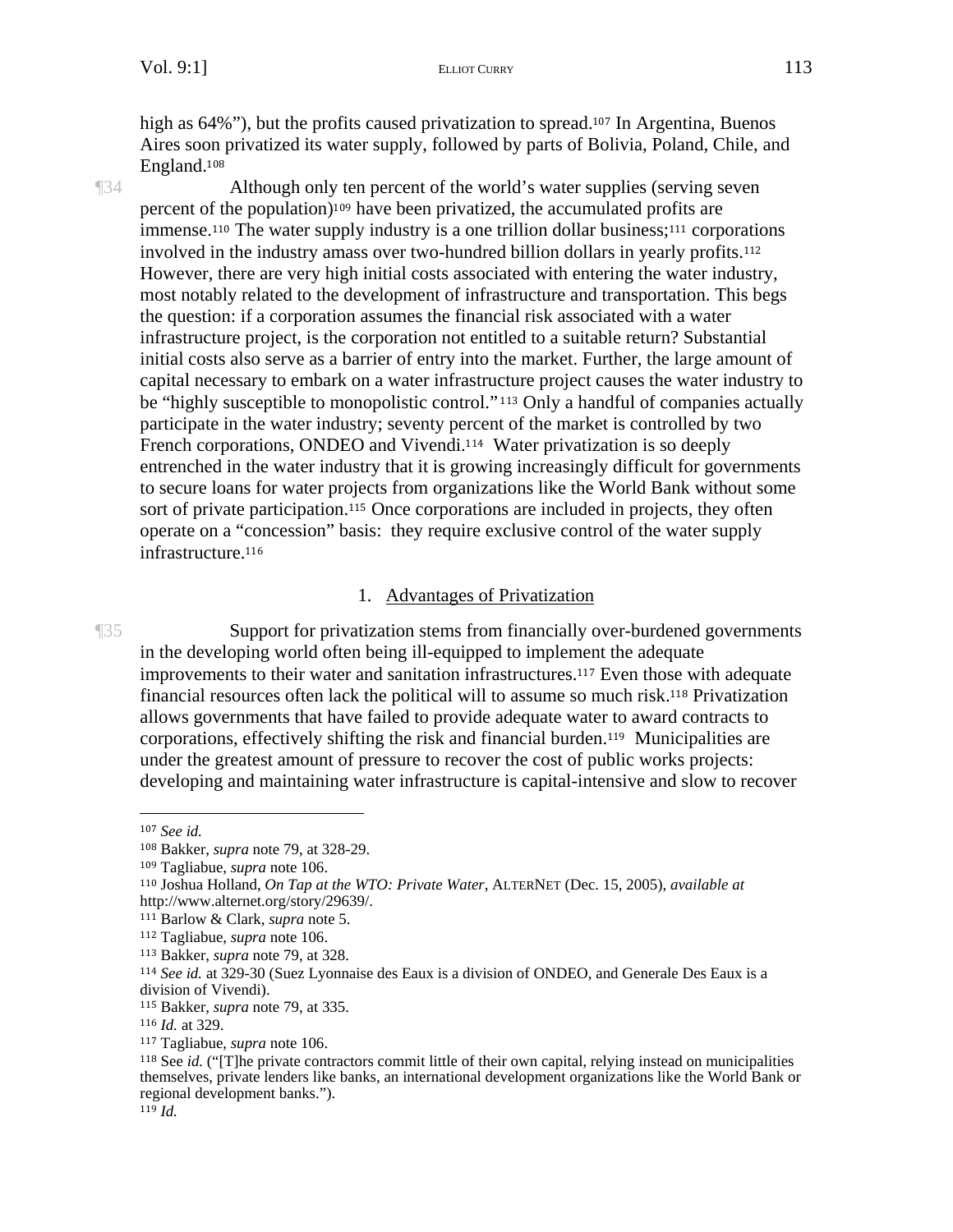costs.120 There is a huge incentive for risk-averse governments to defer or transfer this obligation to private firms. Additionally, supporters claim privatization would promote conservation and improve efficiency of resources. Placing a high enough price on the resource will ensure only the most vital of applications are implemented. Under free market principles, ownership of water rights will lead to the creation of a sort of equilibrium price suitable to the needs and desires of all entities within the market.

2. Disadvantages of Privatization

¶36 There is an inherent assumption among supporters of privatization that governments are poorly managed and cannot provide clean freshwater in an efficient manner.<sup>121</sup> These supporters suggest that competition in the industry will lead to more efficient management than the public sector can offer.122 The real world evidence contradicts this assumption. Not only do free market principles ignore the transaction costs,123 but privatized systems often charge more, leaving those who cannot afford the increase without service.124 In Bolivia, privatization increased water prices by thirty-five percent,125 and in the UK, by 106%. In both countries, the increase in rates was accompanied by a loss of service among large portions of the population.<sup>126</sup>

¶37 Beyond imposing higher rates, corporations are also inclined to maximize profits by "cherry picking" customers.127 There is a general tendency to focus on serving urban areas (where a concentrated population density allows for easier implementation and lower costs) while neglecting the diffuse populace in rural areas.128 The poor are also commonly denied service outright.<sup>129</sup>

¶38 The inherent problems associated with privatization stem from the drive to maximize profits. Corporations cannot remain competitive by following the ideals necessary to eradicate water scarcity: granting all members of the global community access to safe freshwater is often not cost effective.130 Because corporations are profitdriven, they have less concern for "the environmental impact of providing water,"<sup>131</sup> whether the water is provided in a sustainable manner, or the associated costs for third parties.132 Privatization requires active government supervision in order to be facilitated in an equitable and effective manner. Many nations, especially in the developing world, are unwilling to assume that role.

 $\overline{a}$ 

<sup>127</sup> *See* Bakker, *supra* note 79, at 329.

<sup>120</sup> KHALFAN ET AL., *supra* note 4, at 157.

<sup>121</sup> Bakker, *supra* note 79, at 335.

<sup>122</sup> *Id.*

<sup>123</sup> Stephen E. Draper, *The Unintended Consequences of Tradable Property Rights to Water*, 20 NAT. RESOURCES & ENV'T 49, 51 (2005).

<sup>124</sup> *See* INT'L FORUM ON GLOBALIZATION, *supra* note 11, at 2.

<sup>125</sup> Robert Glennon, *Water Scarcity, Marketing, and Privatization*, 83 TEX L. REV. 1873, 1890 (2005). <sup>126</sup> INT'L FORUM ON GLOBALIZATION, *supra* note 11, at 2 ("Bolivia: Families earning a minimum wage of \$60 per month suddenly faced water bills of \$20 per month.").

<sup>128</sup> *See id.* at 333 ("Annual investment in urban water supply in Africa, Asia, Latin America, and the Caribbean over the decade 1990-2000 was just under US \$8 billion....[A]nnual investment in rural water supply was significantly smaller at just over \$4.5 billion.").

<sup>129</sup> *Id.* at 329.

<sup>130</sup> *See* Barlow, *supra* note 18.

<sup>131</sup> Glennon, *supra* note 125, at 1894.

<sup>132</sup> *Id.* at 1889.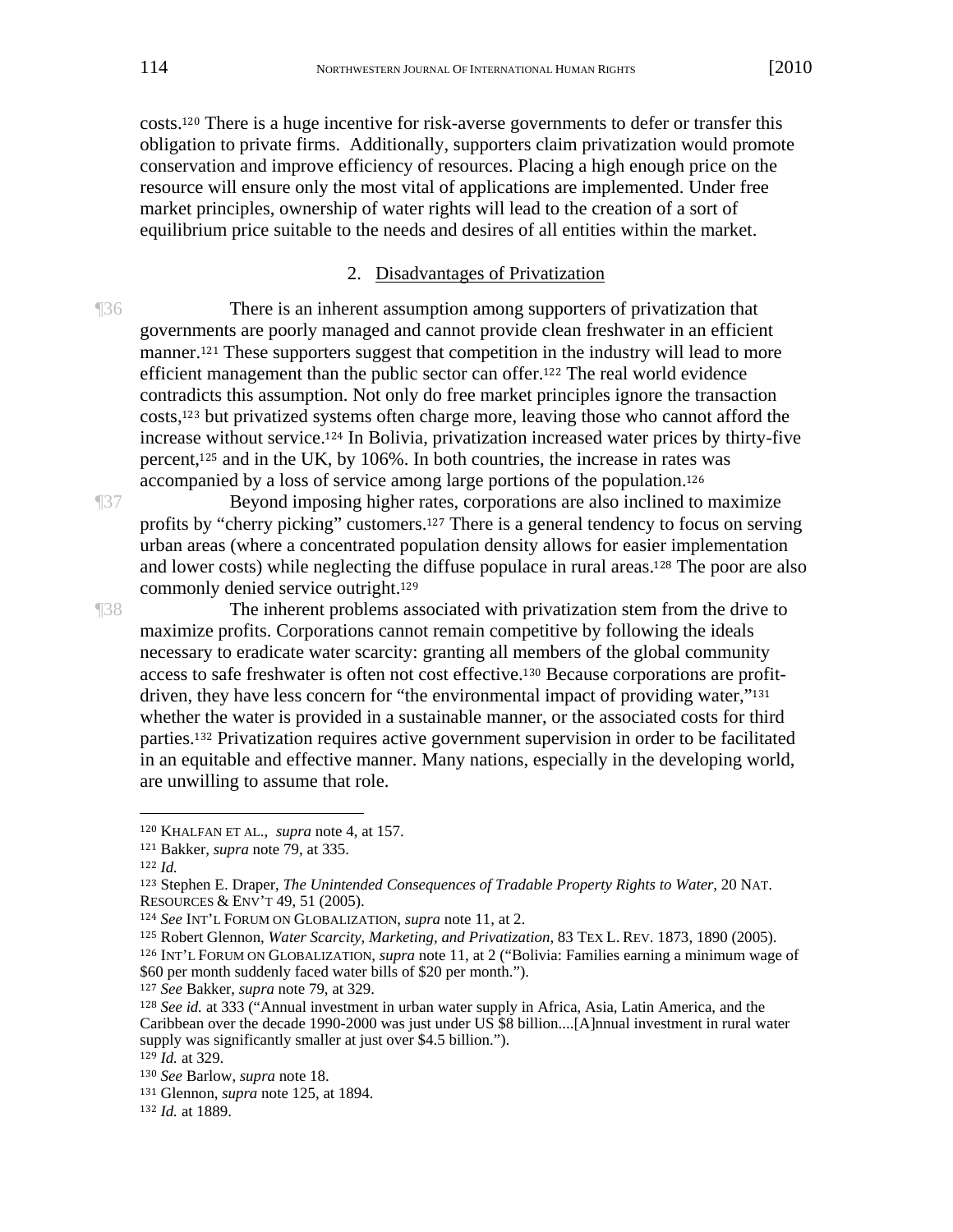¶39 Financial inequities are inherent to any market system. Due to disparities in wealth or access, some individuals are placed in more fortunate positions. Over time, instead of countering these disparities, the market nurtures them. Unlike other commodities, like wheat or oil, water is essential for survival, and it does not have any substitutes. Limited or nonexistent access to grain or oil, while potentially devastating, is not life threatening. The traditional economic principles applied to other commodities are not applicable to water. Those unable to afford the market's price for water would be left to die.

¶40 The ideals of capitalism do not support the necessary steps for combating water scarcity. Thus, privatization will likely never serve as a solution.<sup>133</sup>

#### *B. Right to Clean Freshwater*

¶41 The first step in forming a solution to water scarcity is the recognition of the human right to water. Without treaties or covenants in place defining and regulating water use and obligations, private organizations have assumed an ever-increasing role both in ownership and distribution of the resource.134 The lack of any government foresight has led to the rise in privatization over the past few decades.135 Often diametrically opposed to the ideals of privatization, the human right to water "entitles everyone to sufficient, safe, acceptable, physically accessible, and affordable water for personal and domestic uses."<sup>136</sup>

¶42 The right to safe freshwater, like all other human rights, is derived from a basic acknowledgment of the dignity of all human beings.137 This dignity, first mentioned in the Universal Declaration of Human Rights ("UDHR"), stands as the "minimum definition of what it means to be human in any morally tolerable form of society."<sup>138</sup> Lack or denial of access to clean freshwater, essentially the bedrock of survival, does not meet this minimum standard of dignity, nor is it morally tolerable. A UN covenant recognizing the human right to water will not solve water scarcity by itself, but it will establish the framework necessary for implementing any solution.139 A human right to water would place human survival atop the hierarchy of water allocation, thereby ensuring that industrial applications do not take precedence and that those who disrupt access to clean freshwater are held accountable.

<sup>133</sup> *See* INT'L FORUM ON GLOBALIZATION, *supra* note 11, at 4 ("Economic globalization's values of unlimited growth and increased global trade are totally incompatible with the search for solutions to water scarcity. Designed to reward the strongest and most ruthless, economic globalization undermines local communities by allowing for easy mobility of capital and theft of local resources.").

<sup>134</sup> *See* MAUDE BARLOW, THE BLUE PLANET PROJECT, THE RIGHT TO WATER: THE CAMPAIGN FOR A UNITED NATIONS TREATY (2008) ("In the absence of a legally binding treaty or convention, however, the decision-making power over water has slowly moved away from the United Nations to the World Water Council, the World Bank and other regional banks, trade institutions like the World Trade Organization, and the big water transnationals.").

<sup>135</sup> *Id.*

<sup>136</sup> U.N. Comm. on Econ., Soc. and Cultural Rights [CESCR], *supra* note 30, ¶ 2.

<sup>137</sup> *See* U.N. Human Rights Council [HRC], *supra* note 37, ¶ 56 ("[A]rticle 22, which states that "everyone …is entitled to realization … of the economic, social and cultural rights indispensable for his dignity. . . ."). <sup>138</sup> *Id.* ¶ 57.

<sup>139</sup> Maude Barlow, *A UN Convention on the Right to Water: An Idea Whose Time has Come*, BLUE PLANET, Nov. 2006, at 3.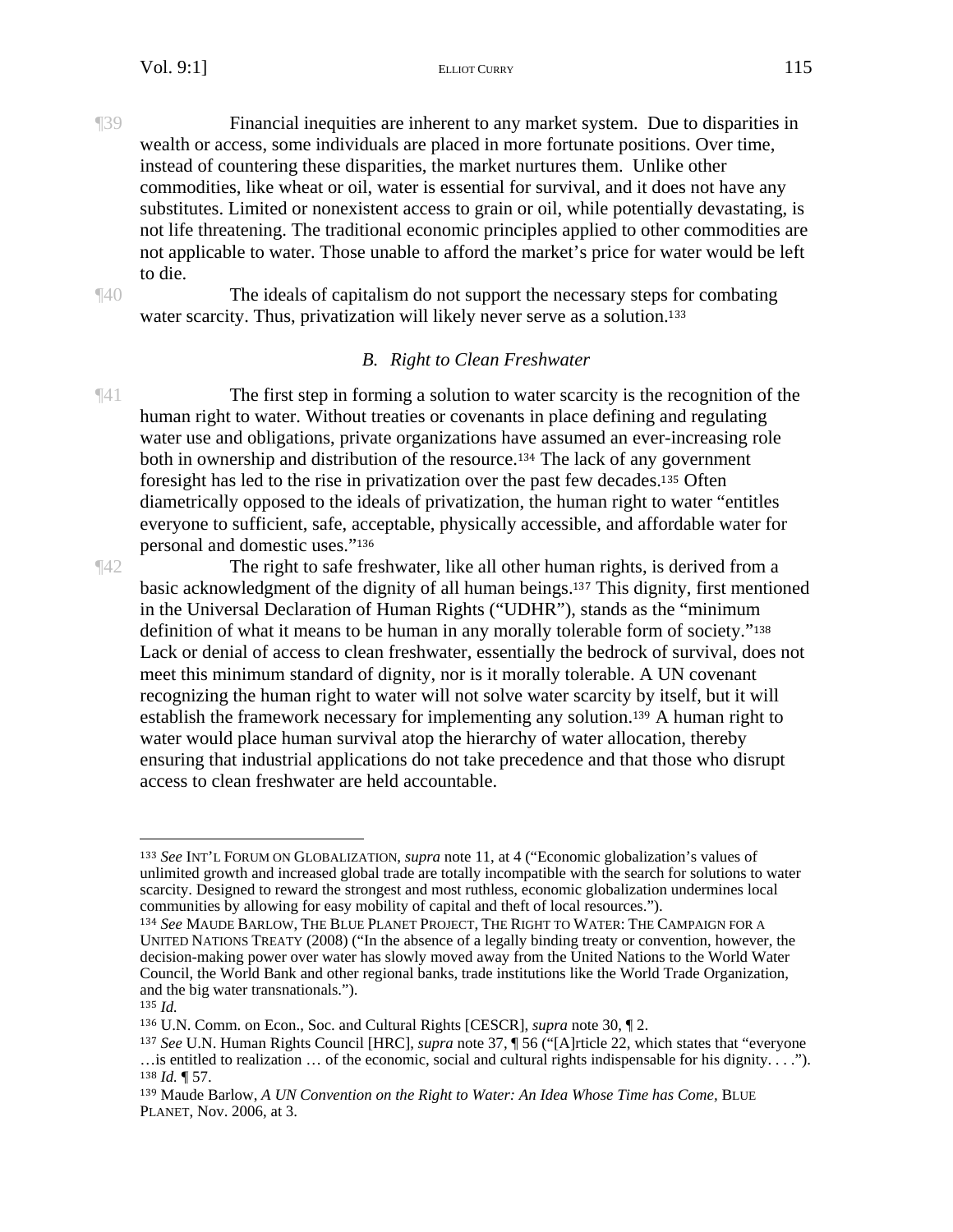¶43 The statement of the right would provide a specific allocation of water per person per day (a minimum of 20 liters),140 and would establish clean freshwater as a legal entitlement of every man, woman, and child,141 thereby elevating water to a level above that of a traditional commodity (such as wheat or oil).142 Because governments would be monitored and forced to comply with the associated legal obligations, the right would also create the political will to serve those typically ignored.143 Further, an official statement of such a right would draw international attention to scarcity issues, and would grant individuals the ability to "hold their governments accountable" for any water service-related issues.<sup>144</sup>

#### 1. Concerns

 $\mathbb{I}^{44}$  It is important to recognize that establishing the right to water does not ease the burden of forming practical policies. Another concern is whether the adequate legal framework is in place to enforce the right in any given country. Many countries are unfamiliar with international law or uncomfortable hearing cases involving "social rights and ordering specific remedies."145 Of the nations that have drafted the right to water into their constitutions or legislation, many fall short of realizing and protecting the right for their citizens.

¶45 South Africa first recognized the right to water in its Reconstruction and Development Plan;146 in 2001, it ensured adequate access in its Free Basic Water policy, which guarantees every person twenty-five liters of water per day.<sup>147</sup> Unfortunately, large discrepancies in coverage exist around the country:<sup>148</sup> on average "wealthy, mostly white South Africans…use 600 litres per person per day…poor and largely black residents… 10..."149 The African Charter serves as another example of exceptional foresight, but poor implementation.150 Nonetheless, despite some tribulations, recognition of the right to water is the best opportunity to thwart scarcity and its effects: Bolivia and Uruguay have both included the right in their constitutions, and have improved access for large portions of their populations.

#### 2. Progression of Right

¶46 Movement toward UN recognition of the right to clean freshwater began in 1946, when the World Health Organization adopted its constitution, declaring that "the

<sup>140</sup> WATKINS ET AL., *supra* note 7, at 60.

<sup>141</sup> KNIGHT, *supra* note 2, at 9.

<sup>142</sup> Barlow, *supra* note 139, at 2.

<sup>143</sup> *See* KNIGHT*, supra* note 2, at 9*.* ("[T]he least served are better targeted and therefore inequalities decreased; communities and vulnerable groups will be empowered to take part in decision-making processes…").

<sup>144</sup> Barlow, *supra* note 139, at 3.

<sup>145</sup> KHALFAN ET AL., *supra* note 4, at 49-50.

<sup>146</sup> Bakker, *supra* note 78, at 331.

<sup>147</sup> Dinara Ziganshina, *Rethinking the Concept of the Human Right to Water*, 6 SANTA CLARA J. INT'L L. 113, 118-19 (2008).

<sup>148</sup> Bakker, *supra* note 79, at 331.

<sup>149</sup> *Id.* at 333.

<sup>150</sup> *See* KHALFAN ET AL., *supra* note 4, at 54 ("Article 14(2)(c): to ensure the provision of adequate nutrition and safe drinking water").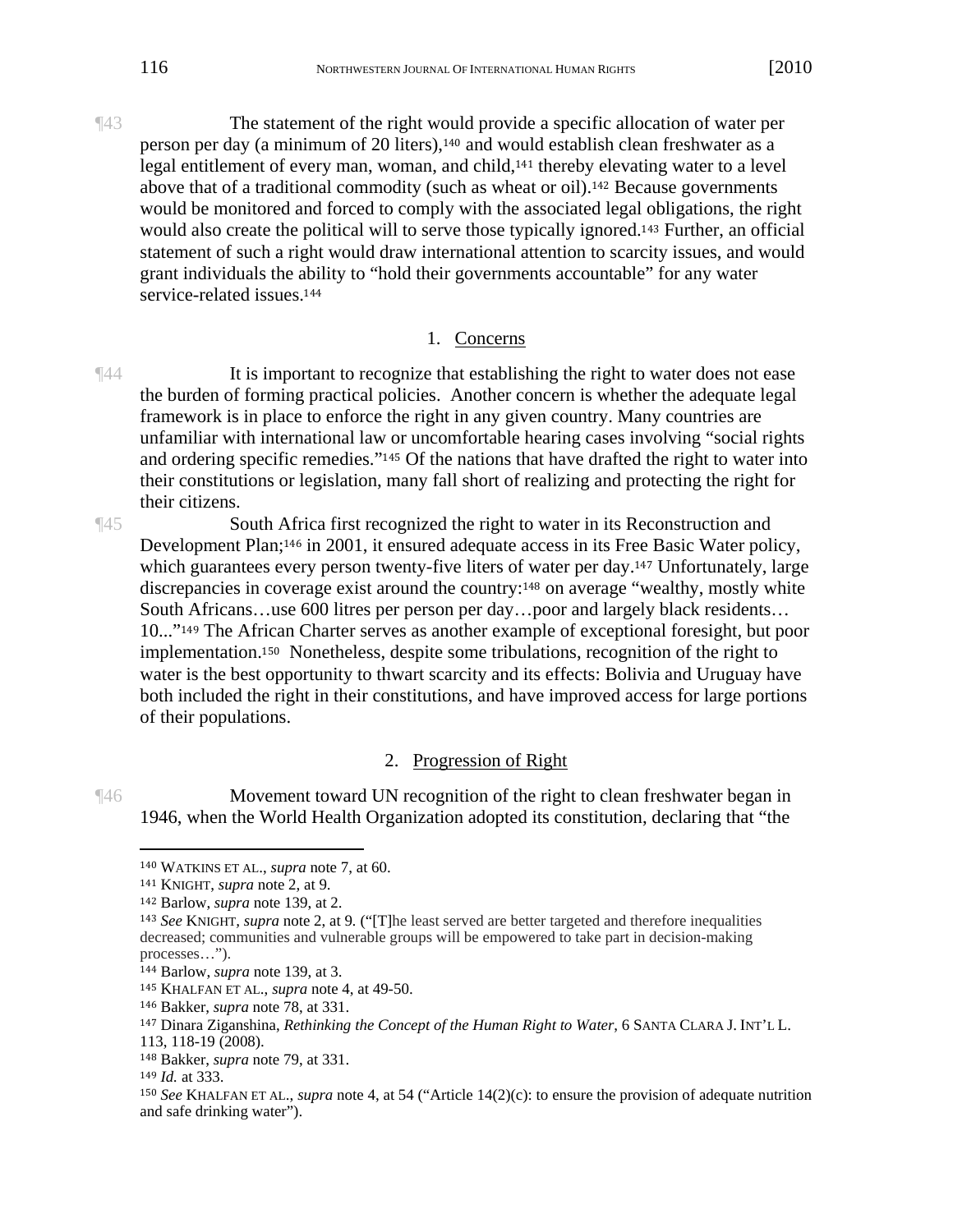enjoyment of the highest attainable standard of health is one of the fundamental rights of every human being."151 The next successive stride occurred with the adoption of the UDHR in 1948. Reiterating much of the same language and ideals espoused in the World Health Organization's constitution, the UDHR included the "right to a standard of living adequate for health and well-being for himself and of his family…including food...."<sup>152</sup> The right to water was not addressed in either document, and it is speculated that many of the issues involving water scarcity stem from this omission.<sup>153</sup>

¶47 The next great step in recognition took place with the UN's adoption of the International Covenant on Economic, Social and Culturally Rights ("ICESCR") in 1966.154 Aimed at protecting the basic rights of individuals, the ICESCR established "the right of everyone to the enjoyment of the highest attainable standard of physical and mental health."155 Unfortunately, this covenant not only failed to recognize the right to water, it also lacked an accompanying committee to enforce its regulations.<sup>156</sup>

¶48 The creation of the Committee on Economic, Social and Cultural Rights ("CESCR") in 1985 rectified this enforcement problem.157 Composed of a small body of elected experts, the CESCR is responsible for monitoring the adherence of states parties to the principles listed in the ICESCR.158 The CESCR requires reports about implementation from all states parties "within two years of accepting the Covenant and thereafter every five years."159 The CESCR also has the responsibility to issue General Comments about potential improvements and upcoming issues related to states parties' implementation of the ICESCR.160 Although the CESCR's General Comments are merely "authoritative interpretations" of the ICESCR, the issues addressed serve as a sort of barometer of the international sentiment.<sup>161</sup>

¶49 The CESCR's efforts have produced the greatest strides toward the realization of the right to water. In 2000, the CESCR adopted General Comment 14, which, though neither authoritative nor included in the ICESCR, addressed the general right to health and articulated a right to all the elements which determine "good health," notably clean drinking water.<sup>162</sup>

1

<sup>158</sup> G.A. Res. 2200A (XXI), *supra* note 154, art. 11-12.

161 Barlow, *supra* note 18.

<sup>151</sup> KNIGHT, *supra* note 2, at 8.

<sup>152</sup> Universal Declaration of Human Rights, G.A. Res. 217A, at 76, U.N. Doc. A/810 (Dec. 12, 1948). <sup>153</sup> Barlow, *supra* note 18.

<sup>154</sup> International Covenant on Economic, Social and Cultural Rights, G.A. Res. 2200A (XXI), Supp. No.

<sup>16,</sup> U.N. Doc. A/6316 (December 16, 1966), *available at* http://www2.ohchr.org/english/law/pdf/cescr.pdf. <sup>155</sup> *Id.* art. 12.

<sup>156</sup> *See id.*

<sup>157</sup> Michael J. Dennis & David P. Stewart, *Justiciability of Economic, Social, and Cultural Rights: Should there be an International Complaints Mechanism to Adjudicate the Rights to Food, Water, Housing, and Health?*, 98 AM. J. INT'L L. 462, 488 (2004).

<sup>159</sup> Office of the U.N. High Comm'r for Human Rights, *Monitoring the Economic, Social and Cultural Rights* (2009), *available at* http://www2.ohchr.org/english/bodies/cescr/.

<sup>160</sup> *See* G.A. Res. 2200A (XXI), *supra* note 154, art. 21 ("The Economic and Social Council may submit from time to time to the General Assembly reports with recommendations of a general nature and a summary of the information received from the States Parties to the present Covenant and the specialized agencies on the measures taken and the progress made in achieving general observance of the rights recognized in the present Covenant").

<sup>162</sup> KNIGHT, *supra* note 2, at 8 ("[I]nterprets the right to health (art. 12) as an inclusive right that extends…to timely and appropriate health care.").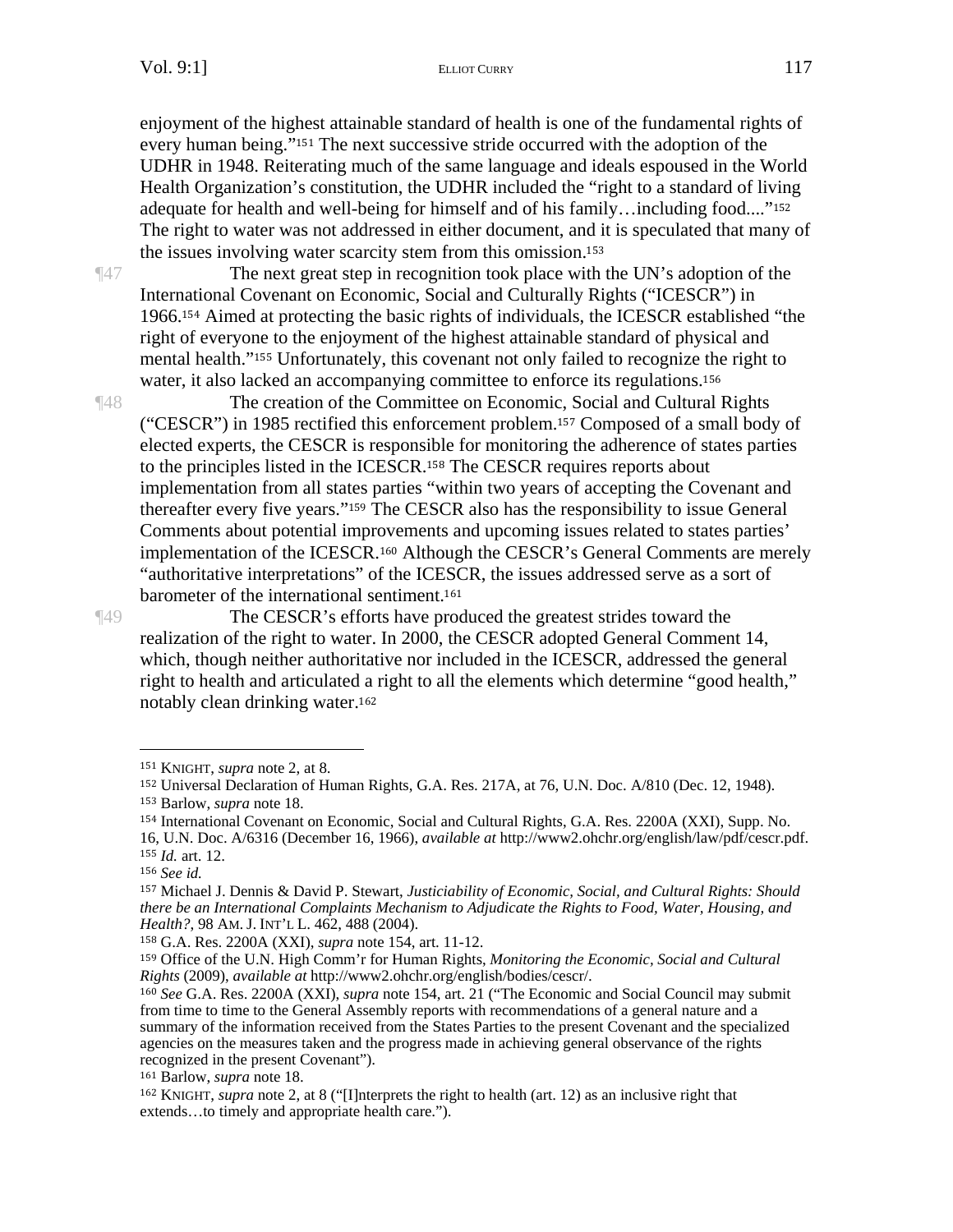#### 3. General Comment 15

¶50 The CESCR's most recent evolution of an articulation of a right to water comes in the form of General Comment 15, adopted in 2002.163 Like its predecessor, General Comment 15 is not authoritative, but it serves as the most progressive interpretation of the ICESCR with respect to water rights. It is the first instance of a UN body specifically suggesting that the right to water is essential to the realization of the rights enumerated in the ICESCR.<sup>164</sup>

> "Water is required for a range of different purposes…to realize many of the Covenant rights. Water is necessary to produce food (right to adequate food) and ensure environmental hygiene (right to health). Water is essential for securing livelihoods (right to gain a living by work)…."<sup>165</sup>

General Comment 15 suggests that since the word "including" preceded the list of rights mentioned in the ICESCR, those rights were "not intended to be exhaustive."166 Under this rational interpretation, since the right to water is a natural extension of those rights listed in the ICESCR, recognition of the right to water is as essential as all others mentioned.

¶51 General Comment 15 stands as the model for any future freestanding covenant or addendum to the ICESCR regarding water rights. It focuses on three particular areas: availability, quality, and accessibility.167 In context, "availability" indicates that "the water supply for each person must be sufficient and continuous for personal and domestic uses;" "quality" suggests that "the water required for each personal or domestic use must be safe;" and "accessibility" means that "water and water facilities and services have to be accessible to everyone without discrimination."<sup>168</sup> General Comment 15 further defines accessibility by addressing "physical accessibility," requiring that water sources be within a safe distance, and "economic accessibility," requiring that water supplies be affordable.169 The right to water does not force countries to provide the resource for free, but it does mandate that water be affordable and priced at a point that aids in conservation.170 Some experts suggest staggering the price of water, thereby placing a greater burden on commercial industry to fund water infrastructure projects, but General Comment 15 neglects to address this issue.171 A corollary to both features of accessibility is General Comment 15's prohibition against any discrimination to providing access to water sources.172 General Comment 15 focuses on providing access

 $\overline{a}$ 

<sup>168</sup> *Id.* <sup>169</sup> *Id.*

<sup>171</sup> *Id.*

<sup>163</sup> Barlow, *supra* note 134 ("Committee speaks out against the commercialization and commidification of water and clarifies that an international human rights law would take precedence over international trade law.").

<sup>164</sup> U.N. Comm. on Econ., Soc. and Cultural Rights [CESCR], *supra* note 30, ¶ 6.

<sup>165</sup> *Id*.

<sup>166</sup> *Id.* ¶ 3.

<sup>167</sup> *Id.* ¶ 12.

<sup>170</sup> INT'L FORUM ON GLOBALIZATION, *supra* note 11, at 4.

<sup>172</sup> U.N. Comm. on Econ., Soc. and Cultural Rights [CESCR], *supra* note 30, ¶ 12.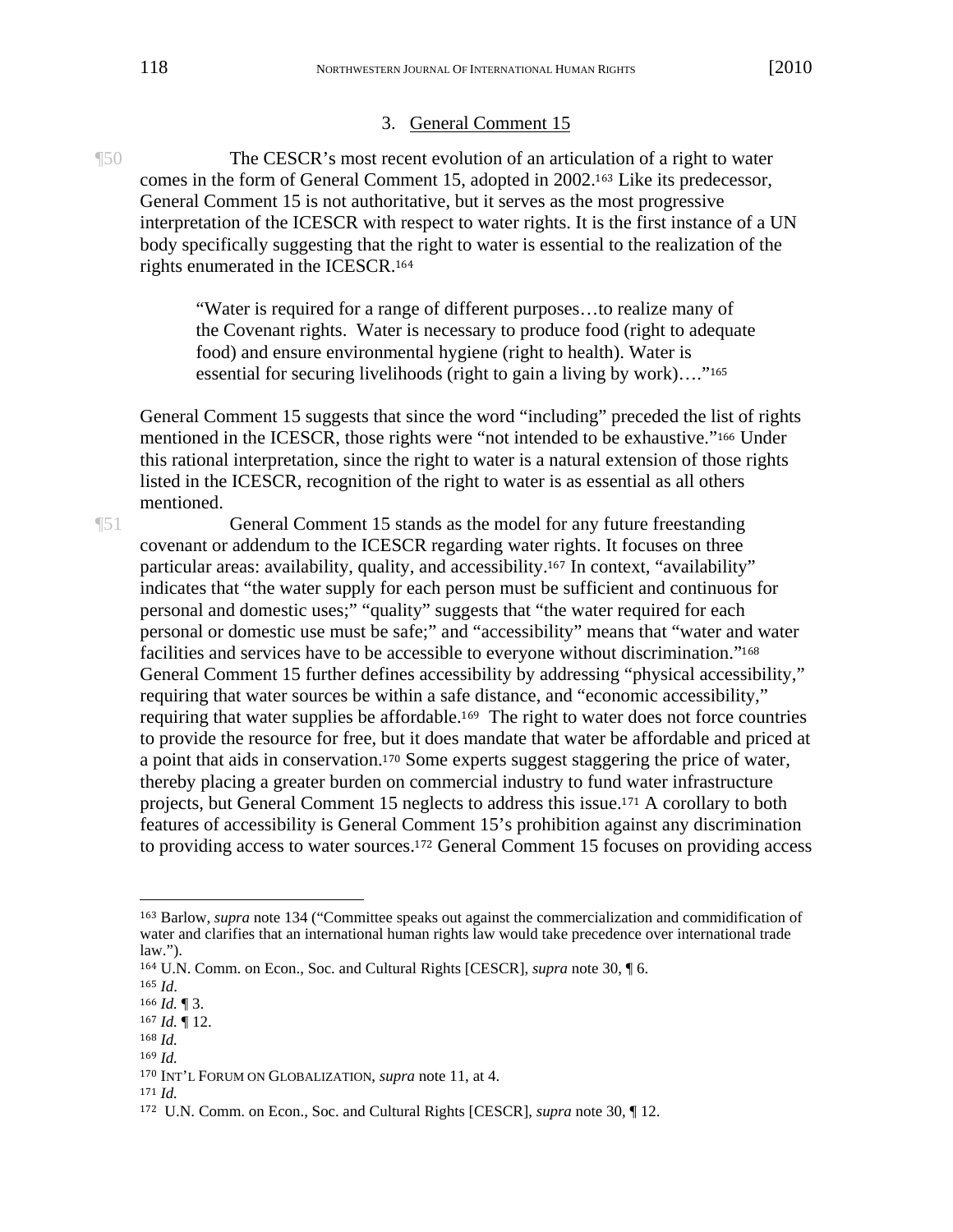to groups who have been marginalized in the past, namely the poor and women, and providing them with a role in the water policy decision-making processes.<sup>173</sup>

¶52 The most important feature of General Comment 15 is its awareness and articulation of both freedoms and entitlements:174 freedoms entailing the right to access water sources and be free from interference, and entitlements suggesting the "[equal] opportunity for people to enjoy the right to water."175 Both are vital to the welfare of a population; both accordingly need to be integrated into any eventual right to water.

¶53 General Comment 15 does not offer much guidance regarding the implementation of the right to water, but if the language were to be adopted into the covenant,176 governments will be required to act in an expeditious and effective manner.177 As soon as States parties acknowledged the right, they would be required to immediately meet nine core responsibilities.178 Of the nine, the most critical are:

> (1) To ensure access to the minimum essential amount of water, that is sufficient and safe for personal and domestic uses to prevent disease; (2) To ensure the right of access to water and water facilities and services

on a non-discriminatory basis;

(3) To ensure physical access to water facilities or services that provide sufficient, safe and regular water;

(4) To ensure equitable distribution of all available water facilities and services;

(5) To take measures to prevent, treat and control diseases linked to water, in particular ensuring access to adequate sanitation.<sup>179</sup>

¶54 The first core responsibility includes providing a sufficient amount of water to ward off dehydration.<sup>180</sup>

¶55 While the core responsibilities focus on immediate obligations, states parties are also faced with the long-term responsibilities usually associated with a human rights covenant: the obligation to respect, the obligation to protect, and the obligation to fulfill.181 The obligation to respect entails refraining from any action or policy that "interferes" with the right; the obligation to protect refers to states parties preventing outside groups from interfering with the right; finally, the obligation to fulfill refers to states parties adopting all necessary measures to realize implementation of the right.<sup>182</sup> The obligation to fulfill can be further dissected into the obligations to facilitate, promote, and provide.183 These obligations, respectively, require states to adopt all necessary

1

<sup>173</sup> *Id.*; KHALFAN ET AL.*, supra* note 4, at 49 *(*Also includes minority group, indigenous peoples, refugees, asylum seekers).

<sup>174</sup> U.N. Comm. on Econ., Soc. and Cultural Rights [CESCR], *supra* note 30, ¶ 10.

<sup>175</sup> *Id*.

<sup>176</sup> KHALFAN ET AL.*, supra* note 4, at 45.

<sup>177</sup> *Id.* (Obligation stems from General Comment 3).

<sup>178</sup> U.N. Comm. on Econ., Soc. and Cultural Rights [CESCR], *supra* note 30, ¶ 37.

<sup>179</sup> *Id.*

<sup>180</sup> KNIGHT, *supra* note 2, at 9.

<sup>181</sup> Barlow, *supra* note 139, at 2-3.

<sup>182</sup> *Id.* at 3.

<sup>183</sup> U.N. Comm. on Econ., Soc. and Cultural Rights [CESCR], *supra* note 30, ¶¶ 25-29.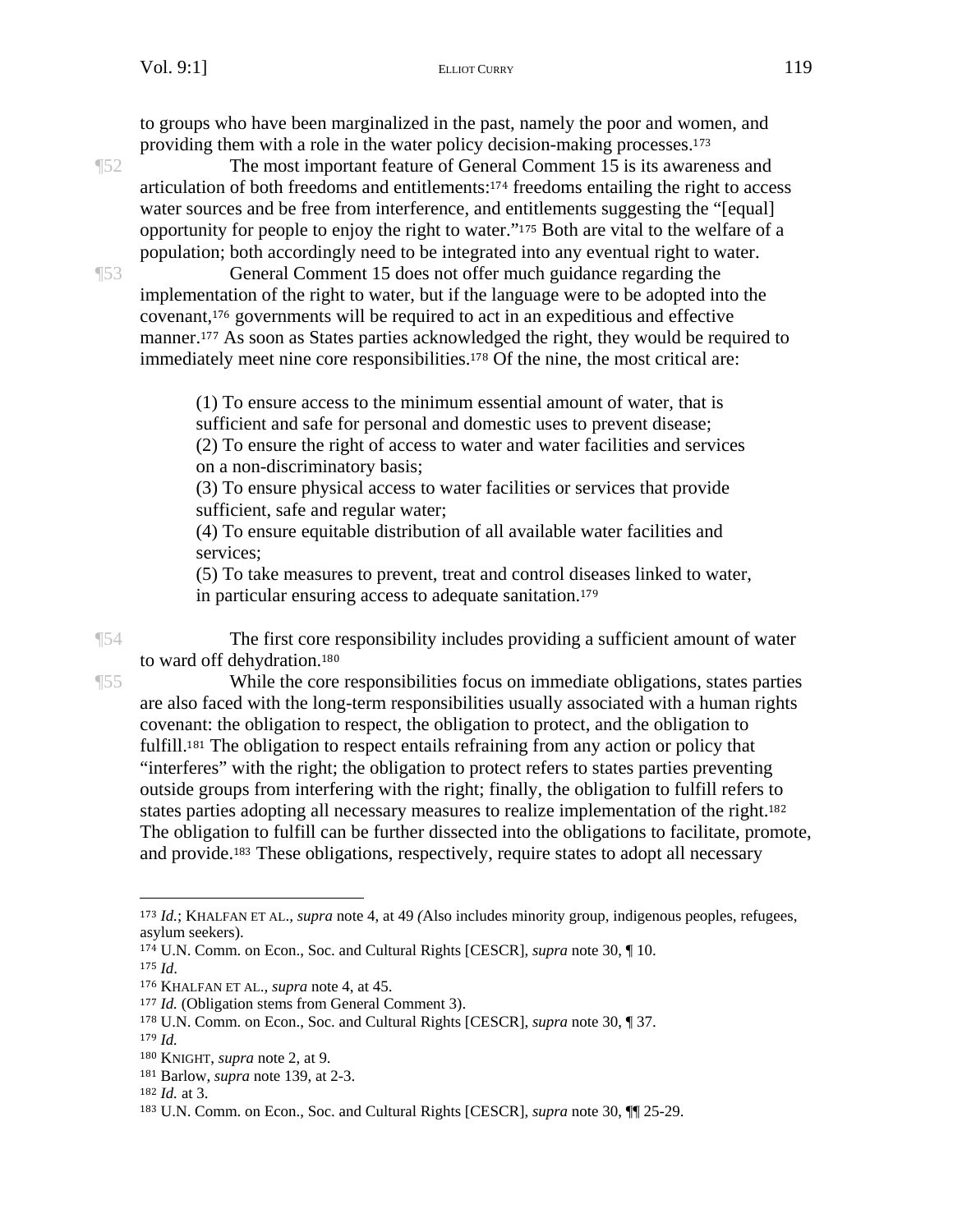measures for realization of the right, promulgate the appropriate education concerning sanitation and hygiene, and ensure access for all groups of people.<sup>184</sup>

#### 4. Enforcement

¶56 Enforcement of the right presents a separate set of issues. If General Comment 15's interpretation were to be adopted by the UN, only states parties to the ICESCR will be held responsible for implementation.185 If a state-party fails to take the appropriate steps for implementation, it will be allowed the opportunity to defend the omission, unless it involves a violation of a core obligation.186 Even in circumstances of "deliberate retrogressive measures," states parties are still granted the opportunity to justify their positions by making a showing that the "maximum available resources have been used" and that the measures finally taken were only taken after a "careful consideration of all alternatives…"187 Unfortunately, the methods of enforcement are not as stringent as needed to ensure universal adherence to the ICESCR.

¶57 Punishment of states parties who choose not to conform includes a committee report of the infraction along with comments on options for future improvement.<sup>188</sup> Despite the mild penalties, the enforcement actions would at least provide some incentive for governments to conform and recognize the right.

¶58 The most important element of enforcement is the ability for individual citizens to bring complaints against states parties to international bodies. Quite often, states parties are ill-equipped to adjudicate human rights abuses. An international body with experience in these matters serves as the only means of establishing any sort of remedy.189 Although the UN rejected communications and complaints from individuals in the past, in December of 2008 it "adopted an Optional Protocol to the ICESCR."190 The Optional Protocol allows the CESCR to hear and consider individual communications. This is not to suggest that the CESCR will rectify every, or even any, ICESCR abuse committed by states parties, but it stands as a first step. If the right to water were to be recognized, this provision would allow the committee to hear water-related complaints from the neglected individuals so often ignored in their own countries.

¶59 For the meantime these mechanisms of enforcement are sufficient. In the long run, however, they are ill-equipped to ensure the protection of every person's right to clean freshwater. If General Comment 15 were to be adopted into the ICESCR, new sets of protocols and "legally binding instruments both at the national and international levels…" would need to be established to ensure that violations by states parties are infrequent.<sup>191</sup>

 $\overline{a}$ 

190 Office of the U.N. High Comm'r for Human Rights, *supra* note 159.

<sup>184</sup> *Id.*

<sup>185</sup> KHALFAN ET AL., *supra* note 4, at 28.

<sup>186</sup> U.N. Comm. on Econ., Soc. and Cultural Rights [CESCR], *supra* note 29, ¶¶ 39-44.

<sup>187</sup> KHALFAN ET AL., *supra* note 4, at 14.

<sup>188</sup> G.A. Res. 2200A (XXI), *supra* note 154, art. 16-25.

<sup>189</sup> *See* STEVEN SHRYBMAN, SACK, GOLDBLATT AND MITCHELL LLP, CRITICAL REVIEW OF THE GREEN CROSS PROPOSAL FOR A GLOBAL FRAMEWORK CONVENTION ON THE RIGHT TO WATER 9 (2005).

<sup>191</sup> Ziganshina, *supra* note 147, at 116.